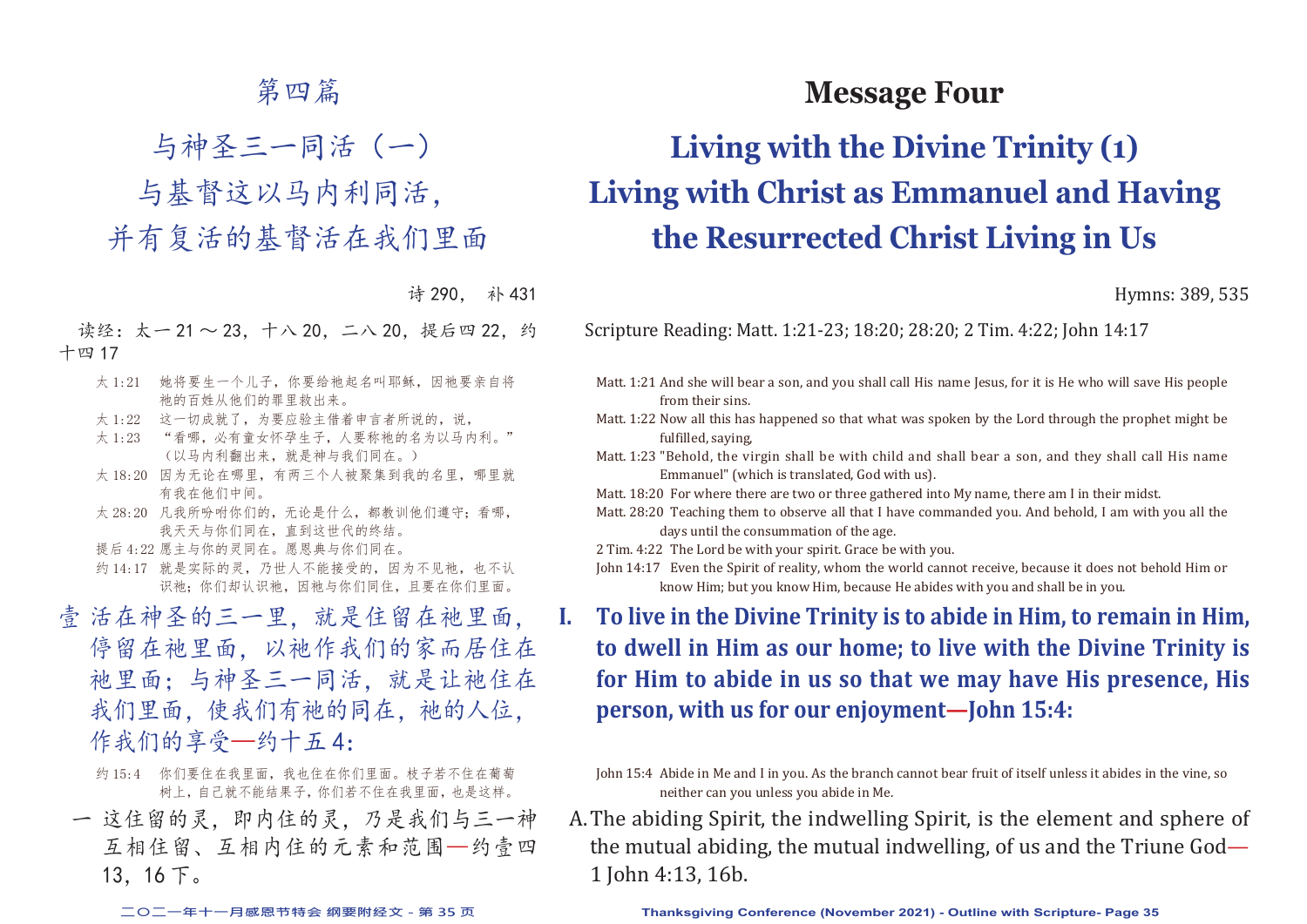- 约壹 4:13 神已将祂的灵赐给我们, 在此就知道我们住在祂里面, 祂 也住在我们里面。
- 约壹 4:16 神在我们身上的爱,我们也知道也信。神就是爱,住在爱 里面的,就住在神里面,神也住在他里面。
- 二 我们需要对新约的整个启示有鸟瞰的眼光—新 约的四分之一与我们活在三一神里有关,四分 之三与我们与三一神同活有关。
- 贰 与神圣三一同活, 就是与基督这以马内利 同活—"看哪,必有童女怀孕生子,人要 称祂的名为以马内利(以马内利翻出来, 就是神与我们同在)"—太一23:
	- 太 1:23 "看哪,必有童女怀孕生子,人要称祂的名为以马内利。" (以马内利翻出来,就是神与我们同在。)
- 一 神的心意是要将祂自己作为生命, (罗八 2,6,10 ~ 11,)分赐到我们这三部分—灵、魂、体—的人里, 使 我 们 成 为 祂 的 众 子, (14 ~ 15, 19, 23, 29, 17,)好构成基督的身体,(十二 4 ~ 5,)使我们 可以成为新耶路撒冷这生命的城。(启二二1~2。)
	- 罗 8:2 因为生命之灵的律,在基督耶稣里已经释放了我,使我脱 离了罪与死的律。
	- 罗 8:6 因为心思置于肉体,就是死;心思置于灵,乃是生命平安。
	- 罗 8:10 但基督若在你们里面,身体固然因罪是死的,灵却因义是 生命。
	- 罗 8:11 然而那叫耶稣从死人中复活者的灵,若住在你们里面,那 叫基督从死人中复活的,也必借着祂住在你们里面的灵, 赐生命给你们必死的身体。
	- 罗 8:14 因为凡被神的灵引导的,都是神的儿子。
	- 罗 8:15 你们所受的不是奴役的灵, 仍旧害怕; 所受的乃是儿子名 分的灵,在这灵里,我们呼叫:阿爸,父。
	- 罗 8:19 受造之物正在专切期望着,热切等待神的众子显示出来。
	- 罗 8:23 不但如此,就是我们这有那灵作初熟果子的,也是自己里 面叹息,热切等待儿子的名分,就是我们的身体得赎。
	- 罗 8:29 因为神所预知的人, 祂也预定他们模成神儿子的形像, 使 祂儿子在许多弟兄中作长子。
	- 罗 8:17 既是儿女,便是后嗣,就是神的后嗣,和基督同作后嗣, 只要我们与祂一同受苦,好叫我们也与祂一同得荣耀。

1 John 4:13 In this we know that we abide in Him and He in us, that He has given to us of His Spirit.

- 1 John 4:16 And we know and have believed the love which God has in us. God is love, and he who abides in love abides in God and God abides in him.
- B. We need to have a bird's-eye view of the entire revelation of the New Testament—one-fourth of the New Testament is concerning our living in the Triune God, whereas three-fourths of the New Testament is concerning our living with the Triune God.
- **II. To live with the Divine Trinity is to live with Christ as Emmanuel— "'Behold, the virgin shall be with child and shall bear a son, and they shall call His name Emmanuel' (which is translated, God with us)"—Matt. 1:23:**

Matt. 1:23 "Behold, the virgin shall be with child and shall bear a son, and they shall call His name Emmanuel" (which is translated, God with us).

A. God's intention is to dispense Himself as life (Rom. 8:2, 6, 10-11) into us, the tripartite men—into our spirit, soul, and body—to make us His sons (vv. 14-15, 19, 23, 29, 17) for the constituting of the Body of Christ (12:4-5) so that we may become the New Jerusalem as the city of life (Rev. 22:1-2).

Rom. 8:2 For the law of the Spirit of life has freed me in Christ Jesus from the law of sin and of death.

Rom. 8:6 For the mind set on the flesh is death, but the mind set on the spirit is life and peace.

- Rom. 8:10 But if Christ is in you, though the body is dead because of sin, the spirit is life because of righteousness.
- Rom. 8:11 And if the Spirit of the One who raised Jesus from the dead dwells in you, He who raised Christ from the dead will also give life to your mortal bodies through His Spirit who indwells you.

Rom. 8:14 For as many as are led by the Spirit of God, these are sons of God.

- Rom. 8:15 For you have not received a spirit of slavery bringing you into fear again, but you have received a spirit of sonship in which we cry, Abba, Father!
- Rom. 8:19 For the anxious watching of the creation eagerly awaits the revelation of the sons of God.
- Rom. 8:23 And not only so, but we ourselves also, who have the firstfruits of the Spirit, even we ourselves groan in ourselves, eagerly awaiting sonship, the redemption of our body.
- Rom. 8:29 Because those whom He foreknew, He also predestinated to be conformed to the image of His Son, that He might be the Firstborn among many brothers;
- Rom. 8:17 And if children, heirs also; on the one hand, heirs of God; on the other, joint heirs with Christ, if indeed we suffer with Him that we may also be glorified with Him.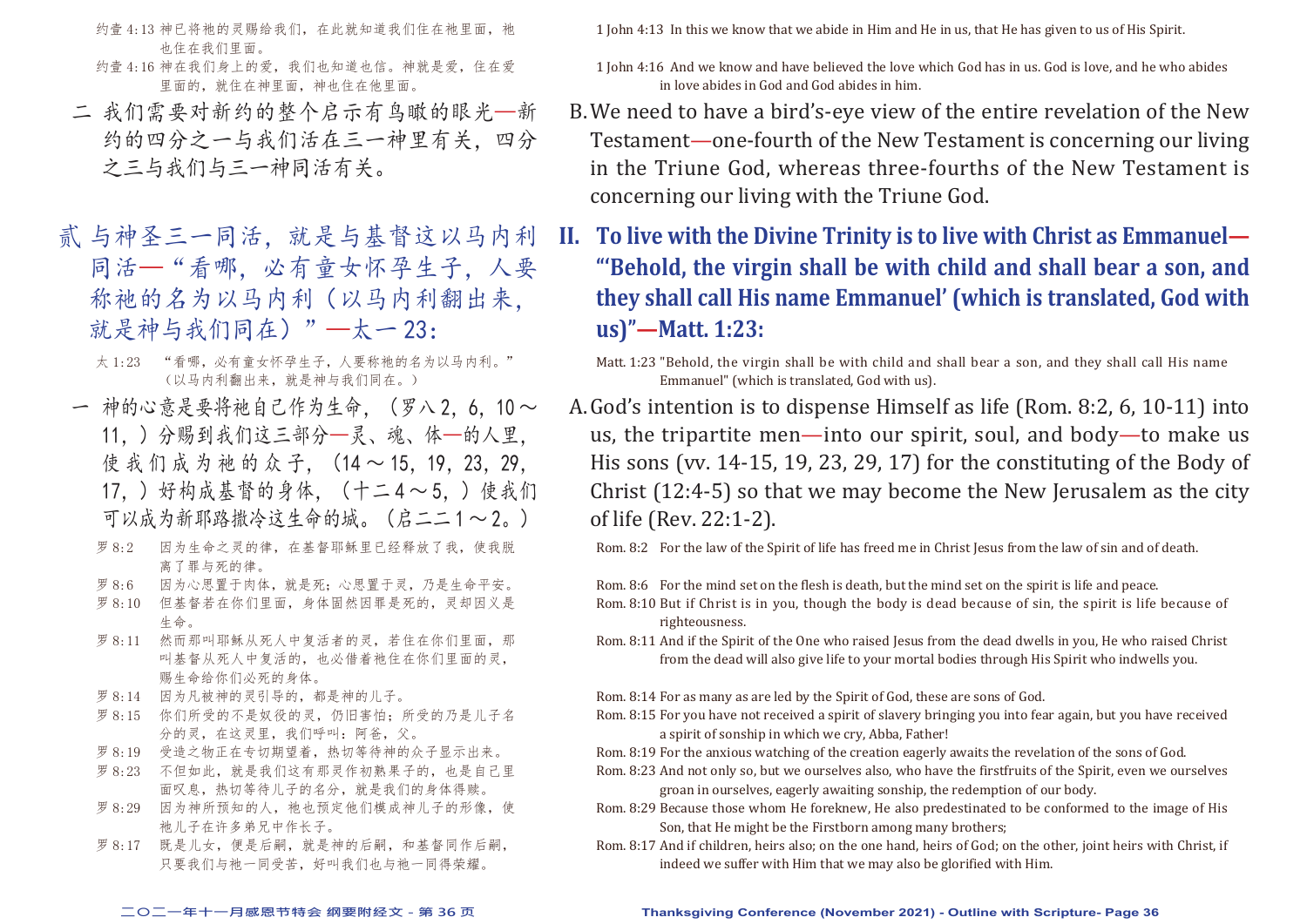- 罗 12:4 正如我们一个身体上有好些肢体,但肢体不都有一样的 功用;
- 罗 12:5 我们这许多人,在基督里是一个身体,并且各个互相作肢 体,也是如此。
- 启 22:1 天使又指给我看在城内街道当中一道生命水的河,明亮如 水晶,从神和羔羊的宝座流出来。
- 启 22:2 在河这边与那边有生命树,生产十二样果子,每月都结出 果子,树上的叶子乃为医治万民。
- 二 我们要经历三一神作生命分赐到我们里面,就 需要是与基督这以马内利同活的人;马太福音 是一卷论到以马内利—神成为肉体与我们同 在—的书—— 21 ~ 23。
	- 太 1:21 她将要生一个儿子,你要给祂起名叫耶稣,因祂要亲自将 祂的百姓从他们的罪里救出来。
	- 太 1:22 这一切成就了,为要应验主借着申言者所说的,说,
	- 太1:23 "看哪,必有童女怀孕生子,人要称祂的名为以马内利。" (以马内利翻出来,就是神与我们同在。)
- 三 耶稣的同在就是以马内利, 神与我们同在:
- 1 衪在我们的聚集中与我们同在—十八 20。
- 太 18:20 因为无论在哪里,有两三个人被聚集到我的名里,哪里就 有我在他们中间。
- 2 祂天天与我们同在一二八 20。
- 太 28:20 凡我所吩咐你们的, 无论是什么, 都教训他们遵守; 看哪, 我天天与你们同在,直到这世代的终结。
- 3 祂在我们灵里与我们同在一提后四 22:
- 提后 4:22 愿主与你的灵同在。愿恩典与你们同在。
- a 今天我们的灵就是以马内利的地一赛八 7 ~ 8。
- 赛 8:7 因此,主必使大河汹涌浩大的水,就是亚述王和他所有的 威荣,上来淹没他们;那河必漫过一切的水道,涨过所有 的河岸;
- 赛 8:8 必冲入犹大,涨溢泛滥,直到颈项;以马内利啊,那河展 开翅膀,遍满你的地。
- b 因为神与我们同在,仇敌绝不能占取以马内利的 地—10 节,参约壹五 4,约三 6。
- 赛 8:10 任凭你们策划,终必失败;任凭你们言定,终不成立;因 为神与我们同在。
- Rom. 12:4 For just as in one body we have many members, and all the members do not have the same function,
- Rom. 12:5 So we who are many are one body in Christ, and individually members one of another.
- Rev. 22:1 And he showed me a river of water of life, bright as crystal, proceeding out of the throne of God and of the Lamb in the middle of its street.
- Rev. 22:2 And on this side and on that side of the river was the tree of life, producing twelve fruits, yielding its fruit each month; and the leaves of the tree are for the healing of the nations.
- B. In order for us to experience the dispensing of the Triune God as life into our being, we need to be those who are living with Christ as Emmanuel; Matthew is a book on Emmanuel—God incarnated to be with us—1:21-23.
	- Matt. 1:21 And she will bear a son, and you shall call His name Jesus, for it is He who will save His people from their sins.
	- Matt. 1:22 Now all this has happened so that what was spoken by the Lord through the prophet might be fulfilled, saying,
	- Matt. 1:23 "Behold, the virgin shall be with child and shall bear a son, and they shall call His name Emmanuel" (which is translated, God with us).
- C. The presence of Jesus is Emmanuel, God with us:
	- 1. He is with us in our gatherings—18:20.

Matt. 18:20 For where there are two or three gathered into My name, there am I in their midst.

- 2. He is with us all the days 28:20.
- Matt. 28:20 Teaching them to observe all that I have commanded you. And behold, I am with you all the days until the consummation of the age.
- 3. He is with us in our spirit—2 Tim. 4:22:
- 2 Tim. 4:22 The Lord be with your spirit. Grace be with you.
- a. Today our spirit is the land of Immanuel—Isa. 8:7-8.
- Isa. 8:7 Now therefore the Lord is bringing up upon them / The mighty and abundant waters of the Euphrates, / The king of Assyria and all his glory; / And it will overflow all its channels, / And go over all its banks.
- Isa. 8:8 It will sweep through Judah; it will overflow and rise / Until it reaches the neck; / And the spreading out of its wings / Will fill the breadth of Your land, O Immanuel.
- b. Because God is with us, the enemy can never take over the land of Immanuel—v. 10; cf. 1 John 5:4; John 3:6.
- Isa. 8:10 Take counsel, yet it will be frustrated; / Speak the word, yet it will not stand; / For God is with us.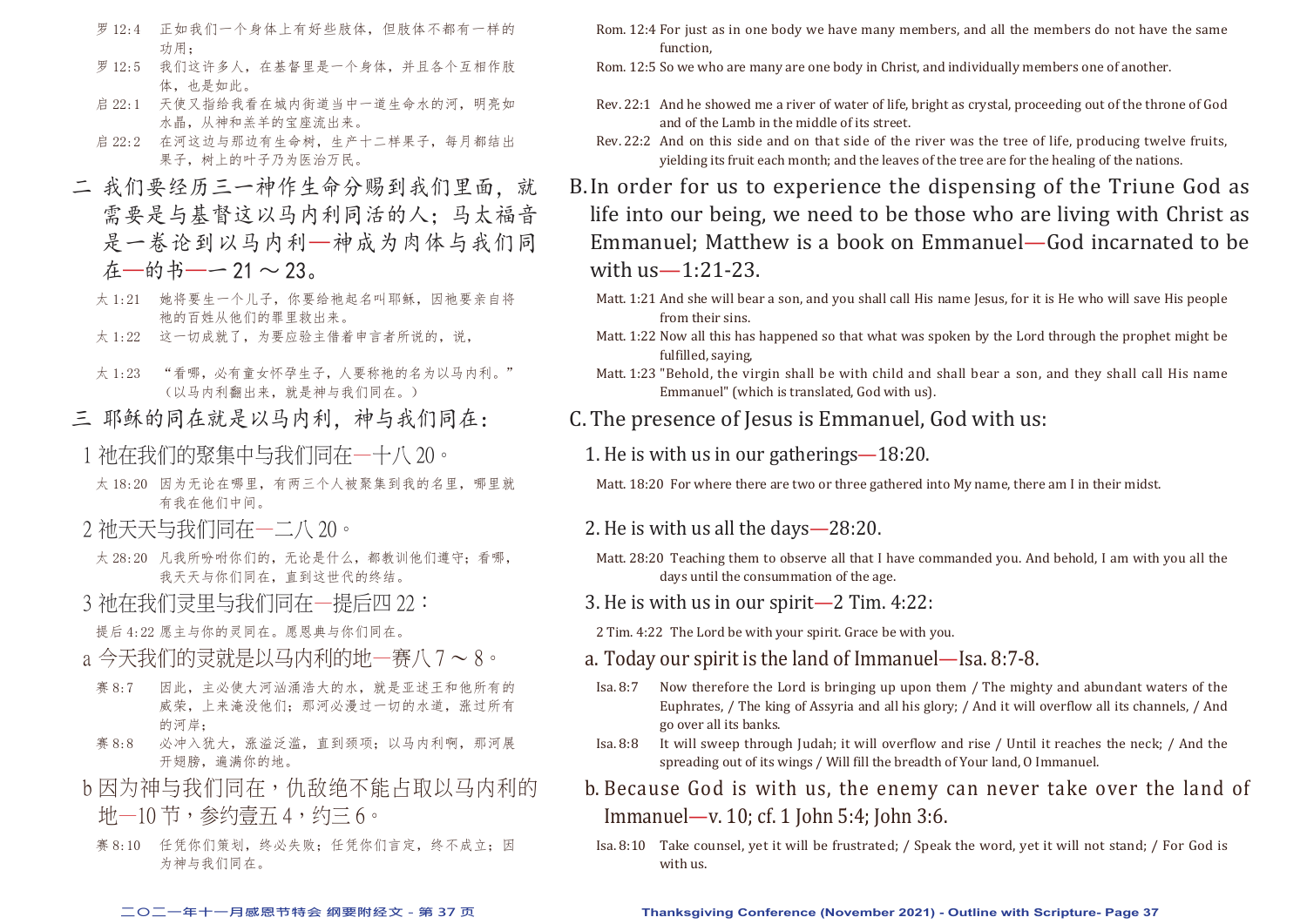约壹 5:4 因为凡从神生之物, 就胜过世界, 胜过世界的, 就是我们 的信。

约 3:6 从肉体生的, 就是肉体; 从那灵生的, 就是灵。

- 四 实际的以马内利,乃是实际的灵,作为终极完成的 三一神在我们灵里的同在;祂与我们的同在一直在 我们的灵里,不仅是天天的,也是时时刻刻的—一 14,十四 16 ~ 20,林前十五 45 下,提后四 22:
	- 约 1:14 话成了肉体,支搭帐幕在我们中间,丰丰满满地有恩典,有 实际。我们也见过祂的荣耀,正是从父而来独生子的荣耀。
	- 约 14:16 我要求父, 祂必赐给你们另一位保惠师, 叫祂永远与你们 同在,
	- 约 14:17 就是实际的灵,乃世人不能接受的,因为不见祂,也不认 识祂;你们却认识祂,因祂与你们同住,且要在你们里面。
	- 约 14:18 我不撇下你们为孤儿, 我正往你们这里来。
	- 约 14:19 还有不多的时候,世人不再看见我,你们却看见我,因为 我活着,你们也要活着。
	- 约 14:20 到那日, 你们就知道我在我父里面, 你们在我里面, 我也 在你们里面。
	- 林前 15:45 经上也是这样记着: "首先的人亚当成了活的魂;"末 后的亚当成了赐生命的灵。
	- 提后 4:22 愿主与你的灵同在。愿恩典与你们同在。
- 1 我们聚集在一起,教训三一神的圣言,就能享受祂 的同在—太十八 20, 二八 20, 诗——九 130, 徒六 4。
- 太 18:20 因为无论在哪里,有两三个人被聚集到我的名里,哪里就 有我在他们中间。
- 太 28:20 凡我所吩咐你们的,无论是什么,都教训他们遵守;看哪, 我天天与你们同在,直到这世代的终结。
- 诗 119:130 你的言语一解开,就发出亮光,使愚蒙人通达。 徒 6:4 但我们要坚定持续地祷告,并尽话语的职事。
- 2 我们借着作三一神同在的那灵,享受恩典与平安一 加六 18,徒九 31。
	- 加 6:18 弟兄们,愿我们主耶稣基督的恩与你们的灵同在。阿们。
- 徒 9:31 那时全犹太、加利利、撒玛利亚遍处的召会得平安,被建 造,在对主的敬畏并圣灵的安慰中行动,人数就繁增了。
- 3 那灵的引导和见证,就是祂的同在一罗八 14,16。
	- 罗 8:14 因为凡被神的灵引导的,都是神的儿子。
	- 罗 8:16 那灵自己同我们的灵见证我们是神的儿女。
- 4 我们借着三一神作为那灵的同在,享受三一神的分 赐—林后十三 14。
- 1 John 5:4 For everything that has been begotten of God overcomes the world; and this is the victory which has overcome the world-our faith.
- John 3:6 That which is born of the flesh is flesh, and that which is born of the Spirit is spirit.
- D. The practical Emmanuel is the Spirit of reality as the presence of the consummated Triune God in our spirit; His presence is always with us in our spirit, not only day by day but also moment by moment— $1:14$ ; 14:16-20; 1 Cor. 15:45b; 2 Tim. 4:22:
	- John 1:14 And the Word became flesh and tabernacled among us (and we beheld His glory, glory as of the only Begotten from the Father), full of grace and reality.
	- John 14:16 And I will ask the Father, and He will give you another Comforter, that He may be with you forever,
	- John 14:17 Even the Spirit of reality, whom the world cannot receive, because it does not behold Him or know Him; but you know Him, because He abides with you and shall be in you.
	- John 14:18 I will not leave you as orphans; I am coming to you.
	- John 14:19 Yet a little while and the world beholds Me no longer, but you behold Me; because I live, you also shall live.
	- John 14:20 In that day you will know that I am in My Father, and you in Me, and I in you.
	- 1 Cor. 15:45 So also it is written, "The first man, Adam, became a living soul"; the last Adam became a lifegiving Spirit.
	- 2 Tim. 4:22 The Lord be with your spirit. Grace be with you.
	- 1. We can enjoy the presence of the Triune God in gathering together for the teaching of His holy Word—Matt. 18:20; 28:20; Psa. 119:130; Acts 6:4.
	- Matt. 18:20 For where there are two or three gathered into My name, there am I in their midst.
	- Matt. 28:20 Teaching them to observe all that I have commanded you. And behold, I am with you all the days until the consummation of the age.
	- Psa. 119:130 The opening of Your words gives light, / Imparting understanding to the simple. Acts 6:4 But we will continue steadfastly in prayer and in the ministry of the word.
	- 2. We enjoy grace and peace through the Spirit as the presence of the Triune God—Gal. 6:18; Acts 9:31.
		- Gal. 6:18 The grace of our Lord Jesus Christ be with your spirit, brothers. Amen.
		- Acts 9:31 So then the church throughout the whole of Judea and Galilee and Samaria had peace, being built up; and going on in the fear of the Lord and in the comfort of the Holy Spirit, it was multiplied.
	- 3. The Spirit's leading and witnessing are His presence—Rom. 8:14, 16.

Rom. 8:14 For as many as are led by the Spirit of God, these are sons of God. Rom. 8:16 The Spirit Himself witnesses with our spirit that we are children of God.

4. We enjoy the dispensing of the Triune God through His presence as the Spirit—2 Cor. 13:14.

#### **二○二一年十一月感恩节特会 纲要附经文 - 第 38 页 Thanksgiving Conference (November 2021) - Outline with Scripture- Page 38**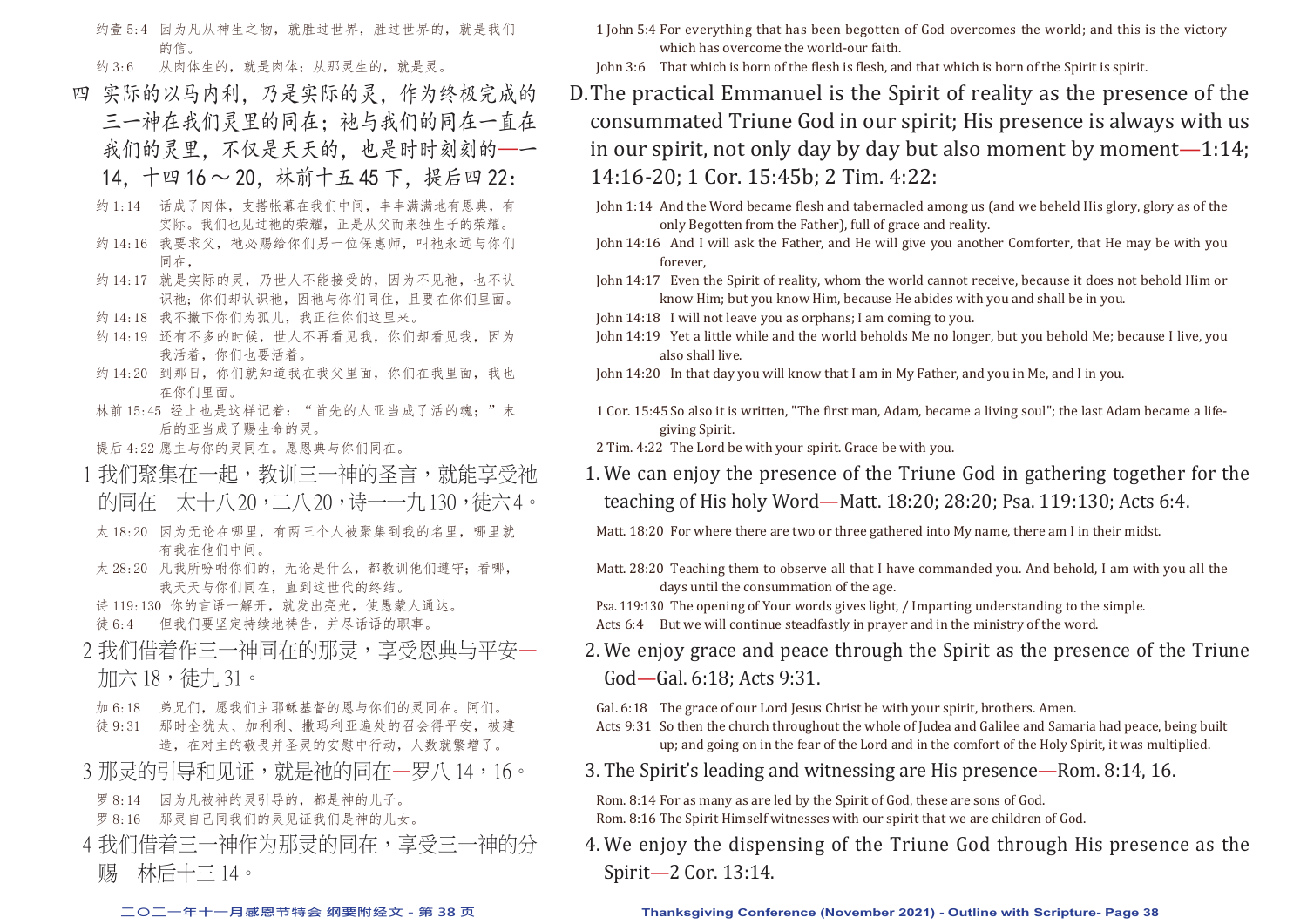林后 13:14 愿主耶稣基督的恩,神的爱,圣灵的交通,与你们众人 同在。

五 我们要与基督这以马内利同活, 就需要在祂神 圣的同在里,祂的同在就是赐生命的灵作为 三一神的终极完成—加五 25:

加 5:25 我们若凭着灵活着,也就当凭着灵而行。

- 1 与基督同活,我们仍然活着,但不是单凭我们自己,乃 凭基督这以马内利活在我们里面并与我们同活;三一神 无法在我们外面完成祂将自己分赐到我们里面的心意; 因此,祂与我们的同在必须是里面的一二 20。
- 加 2:20 我已经与基督同钉十字架;现在活着的,不再是我,乃是基 督在我里面活着;并且我如今在肉身里所活的生命,是我在 神儿子的信里,与祂联结所活的,祂是爱我,为我舍了自己。
- 2 以马内利是我们的生命和人位,我们是祂的器官, 与祂一同生活如同一人;我们的得胜在于以马内利, 耶稣的同在。
- 3 我们若有主的同在,就有智慧、眼光、先见、以及对 事物内里的认识;主的同在对我们乃是一切—林后二  $10, \overline{u}6 \sim 7, \overline{m}7.25, \overline{d}77.22 \sim 24.3$
- 林后 2:10 你们饶恕谁什么,我也饶恕;我若曾有所饶恕,我所已经 饶恕的,是在基督的面前,为你们饶恕的;
- 林后 4:6 因为那说光要从黑暗里照出来的神,已经照在我们心里, 为着光照人,使人认识那显在耶稣基督面上之神的荣耀。
- 林后 4:7 但我们有这宝贝在瓦器里,要显明这超越的能力,是属于 神,不是出于我们;
- 加 5:25 我们若凭着灵活着,也就当凭着灵而行。
- 创 5:22 以诺生玛+撒拉之后,与神同行三百年,并且生儿生女。
- 创 5:23 以诺共活了三百六十五岁。
- 创 5:24 以诺与神同行,神将他取去,他就不在世了。
- 来 11:5 以诺因着信被接去,不至于见死,人也找不着他,因为 神把他接去了;原来他被接去以前,已经得了蒙神喜悦 的见证。
- 来 11:6 人非有信,就不能得神的喜悦;因为到神面前来的人,必 须信有神,且信祂赏赐那寻求祂的人。
- 六 我们若要进入、据有并享受包罗万有的基督作美 地的实际,就必须是凭主的同在而作;主应许摩

2 Cor. 13:14 The grace of the Lord Jesus Christ and the love of God and the fellowship of the Holy Spirit be with you all.

E. To live with Christ as Emmanuel, we need to be in His divine presence, which is the life-giving Spirit as the consummation of the Triune God—Gal. 5:25:

Gal. 5:25 If we live by the Spirit, let us also walk by the Spirit.

- 1. To live with Christ, we still live, yet not by ourselves alone but by Christ living in us and with us as Emmanuel; the Triune God cannot complete His intention to dispense Himself into our being outside of us; therefore, His being with us must be inward—2:20.
- Gal. 2:20 I am crucified with Christ; and it is no longer I who live, but it is Christ who lives in me; and the life which I now live in the flesh I live in faith, the faith in the Son of God, who loved me and gave Himself up for me.
- 2. Emmanuel is our life and person, and we are His organ, living together with Him as one person; our victory depends upon Emmanuel, the presence of Jesus.
- 3. If we have the Lord's presence, we have wisdom, insight, foresight, and the inner knowledge concerning things; the Lord's presence is everything to us—2 Cor. 2:10; 4:6-7; Gal. 5:25; Gen. 5:22-24; Heb. 11:5-6.
- 2 Cor. 2:10 But whom you forgive anything, I also forgive; for also what I have forgiven, if I have forgiven anything, it is for your sake in the person of Christ;
- 2 Cor. 4:6 Because the God who said, Out of darkness light shall shine, is the One who shined in our hearts to illuminate the knowledge of the glory of God in the face of Jesus Christ.
- 2 Cor. 4:7 But we have this treasure in earthen vessels that the excellency of the power may be of God and not out of us.
- Gal. 5:25 If we live by the Spirit, let us also walk by the Spirit.
- Gen. 5:22 And Enoch walked with God after he had begotten Methuselah three hundred years, and he begot more sons and daughters.
- Gen. 5:23 And all the days of Enoch were three hundred sixty-five years.
- Gen. 5:24 And Enoch walked with God, and he was not, for God took him.
- Heb. 11:5 By faith Enoch was translated so that he should not see death; and he was not found, because God had translated him. For before his translation he obtained the testimony that he had been well pleasing to God.
- Heb. 11:6 But without faith it is impossible to be well pleasing to Him, for he who comes forward to God must believe that He is and that He is a rewarder of those who diligently seek Him.
- F. If we would enter, possess, and enjoy the all-inclusive Christ as the reality of the good land, we must do so by the presence of the Lord;

#### **二○二一年十一月感恩节特会 纲要附经文 - 第 39 页 Thanksgiving Conference (November 2021) - Outline with Scripture- Page 39**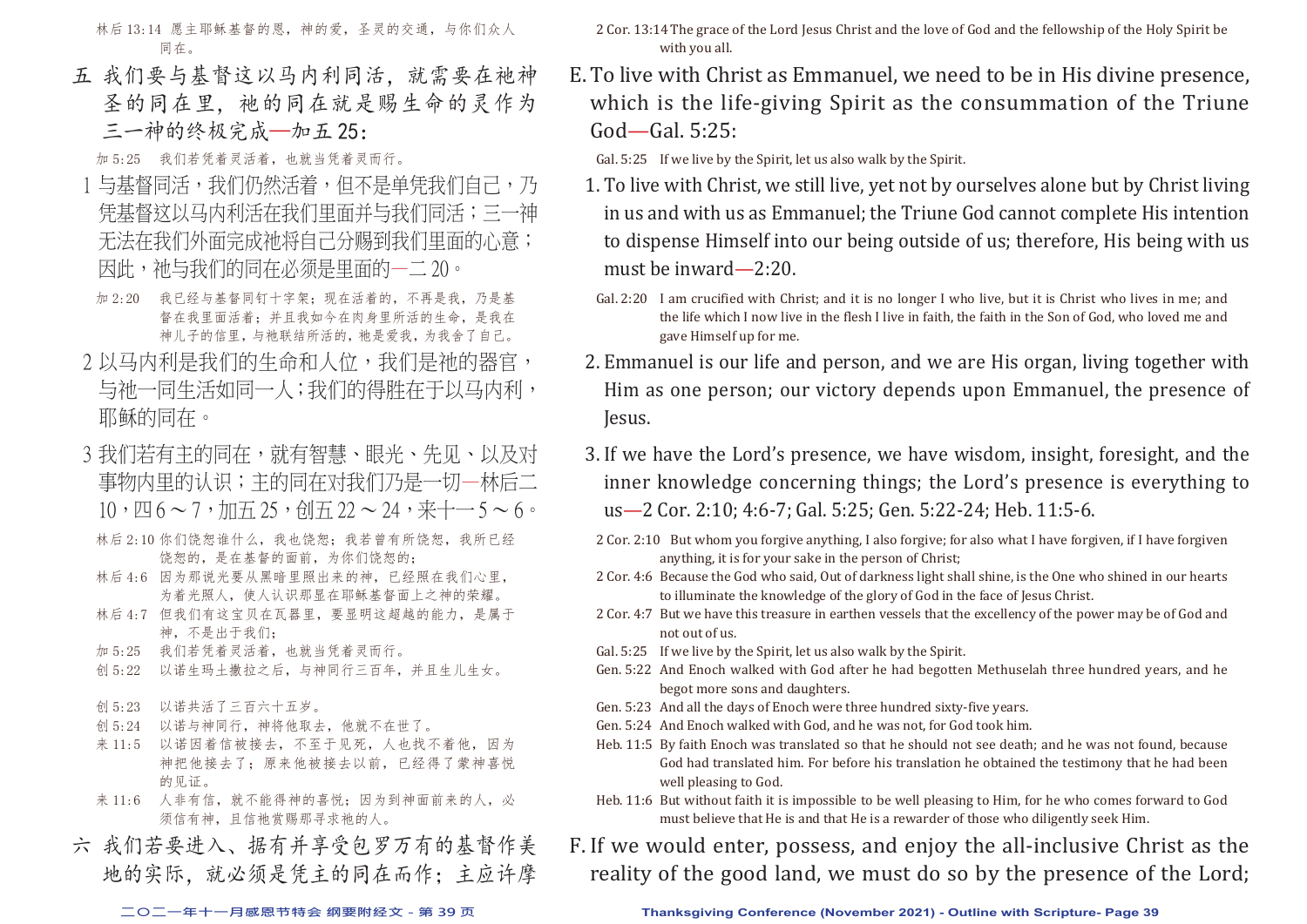- 西:"我的同在必和你同去,我必使你得安息;" (出三三 14;)神的同在就是祂的道路,就是将 我们(祂的子民)当行的路指示我们的"地图": 出 33:14 耶和华说,我的同在必和你同去,我必使你得安息。
- 1 我们要为着神的建造完全得着并据有基督这包罗万 有的地,就必须抓牢这一个原则:神的同在乃是一切 问题的准则;我们无论作什么,都必须注意我们有否 神的同在;我们若有神的同在,就有一切,但我们若 失去神的同在,就失去一切一太一 23,提后四 22, 加六 18,诗二七 4,8,五一 11,林后二 10。
- 太1:23 "看哪,必有童女怀孕生子,人要称祂的名为以马内利。" (以马内利翻出来,就是神与我们同在。)
- 提后 4:22 愿主与你的灵同在。愿恩典与你们同在。
- 加 6:18 弟兄们,愿我们主耶稣基督的恩与你们的灵同在。阿们。
- 诗 27:4 有一件事, 我曾求耶和华, 我仍要寻求; 就是一生一世住 在耶和华的殿中,瞻仰祂的荣美,在祂的殿里求问。
- 诗 27:8 你说, 你们当寻求我的面; 那时我的心向你说, 耶和华啊, 你的面我正要寻求。
- 诗 51:11 不要丢弃我, 使我离开你的面; 不要从我取去你圣别的灵。 林后 2:10 你们饶恕谁什么,我也饶恕;我若曾有所饶恕,我所已经 饶恕的,是在基督的面前,为你们饶恕的;
- 2 主的同在,主的微笑,是支配的原则;我们必须学 习受主直接、头手的同在(不是祂间接的同在)的 保守、掌管、管理并指引。
- 3 "我年轻时,人教导我各种得胜、圣别、并属灵的 方法。然而,这些方法没有一样管用。至终,经过 六十八年以上的经历,我发现除了主的同在以外, 没有一样管用。祂与我们同在,乃是一切"一约书 亚记生命读经,五八至五九页。
- 七 整个新约就是以马内利: 我们现今是这伟大以 马内利的一部分,这以马内利要完成于新天新 地的新耶路撒冷,直到永远;新约开始于一个 神人, 祂是神与我们同在", 结束于一个伟大

the Lord promised Moses, "My presence shall go with you, and I will give you rest" (Exo. 33:14); God's presence is His way, the "map" that shows us, His people, the way we should take:

Exo. 33:14 And He said, My presence shall go with you, and I will give you rest.

- 1. In order for us to fully gain and possess Christ as the all-inclusive land for God's building, we must hold on to the principle that God's presence is the criterion for every matter; regardless of what we do, we must pay attention to whether or not we have God's presence; if we have God's presence, we have everything, but if we lose God's presence, we lose everything—Matt. 1:23; 2 Tim. 4:22; Gal. 6:18; Psa. 27:4, 8; 51:11; 2 Cor. 2:10.
- Matt. 1:23 "Behold, the virgin shall be with child and shall bear a son, and they shall call His name Emmanuel" (which is translated, God with us).
- 2 Tim. 4:22 The Lord be with your spirit. Grace be with you.
- Gal. 6:18 The grace of our Lord Jesus Christ be with your spirit, brothers. Amen.
- Psa. 27:4 One thing I have asked from Jehovah; / That do I seek: / To dwell in the house of Jehovah / All the days of my life, / To behold the beauty of Jehovah, / And to inquire in His temple.
- Psa. 27:8 When You say, Seek My face, / To You my heart says, Your face, O Jehovah, will I seek.

Psa. 51:11 Do not cast me from Your presence, / And do not take the Spirit of Your holiness away from me. 2 Cor. 2:10 But whom you forgive anything, I also forgive; for also what I have forgiven, if I have forgiven anything, it is for your sake in the person of Christ;

- 2. The presence of the Lord, the smile of the Lord, is the governing principle; we must learn to be kept, to be ruled, to be governed, and to be guided not by His secondhand presence but by the direct, firsthand presence of the Lord.
- 3. "In my youth I was taught various ways to overcome, to be victorious, to be holy, and to be spiritual. However, not any of these ways worked. Eventually, through more than sixty-eight years of experience, I have found out that nothing works but the Lord's presence. His being with us is everything"— Life-study of Joshua, p. 48.
- G. The entire New Testament is an Emmanuel, and we are now a part of this great Emmanuel that will consummate in the New Jerusalem in the new heaven and new earth for eternity; the New Testament begins with a God-man, who is "God with us," and ends with a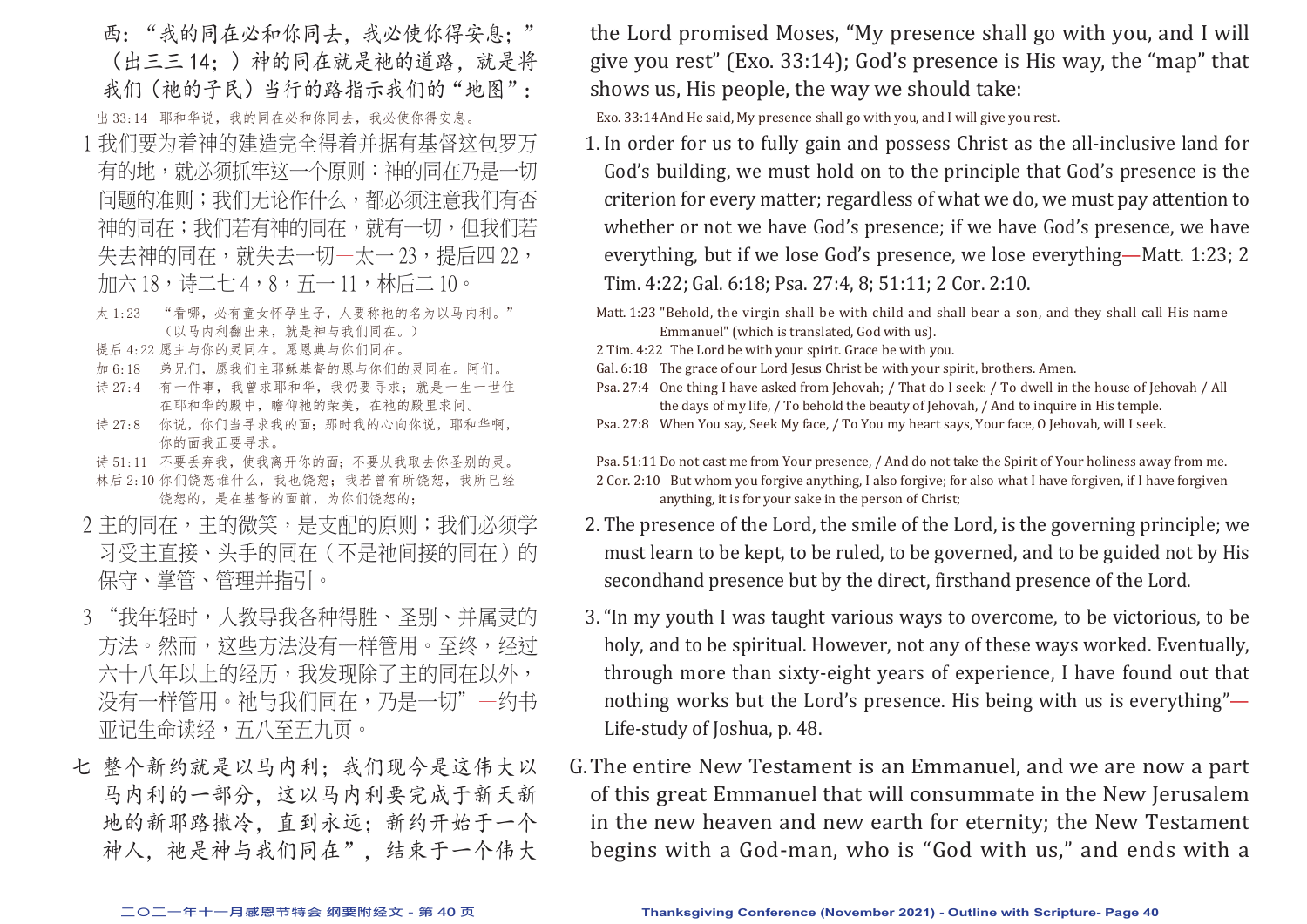- 的神人,新耶路撒冷,就是"耶和华的所在"一 太 一 23. 林 前 六 17. 徒 九 4. 提 前 三 15 ~ 16,启二一 3,22,结四八 35。
- 太1:23 "看哪,必有童女怀孕生子,人要称祂的名为以马内利。" (以马内利翻出来,就是神与我们同在。)
- 林前 6:17 但与主联合的,便是与主成为一灵。
- 徒 9:4 他就仆倒在地,听见有声音对他说,扫罗,扫罗,你为什 么逼迫我?
- 提前 3:15 倘若我耽延, 你也可以知道在神的家中当怎样行: 这家就 是活神的召会,真理的柱石和根基。
- 提前 3:16 并且,大哉!敬虔的奥秘!这是众所公认的,就是:祂显 现于肉体,被称义于灵里,被天使看见,被传于万邦,被 信仰于世人中,被接去于荣耀里。
- 启 21:3 我听见有大声音从宝座出来,说,看哪,神的帐幕与人同 在, 祂要与人同住, 他们要作祂的百姓, 神要亲自与他们 同在,作他们的神。
- 启 21:22 我未见城内有殿,因主神全能者和羔羊为城的殿。
- 结 48:35 城四围共一万八千苇, 从那日起, 这城的名字必称为耶和 华的所在。
- 叁 与神圣三一同活,就是有复活的基督活在 我们里面—加二 20 下, 腓一 19 ~ 21 上:
	- 加 2:20 我已经与基督同钉十字架;现在活着的,不再是我,乃是基 督在我里面活着;并且我如今在肉身里所活的生命,是我在 神儿子的信里,与祂联结所活的,祂是爱我,为我舍了自己。
	- 腓 1:19 因为我知道,这事借着你们的祈求,和耶稣基督之灵全备 的供应,终必叫我得救。
	- 腓 1:20 这是照着我所专切期待并盼望的,就是没有一事会叫我羞 愧,只要凡事放胆,无论是生,是死,总叫基督在我身体 上,现今也照常显大,
	- 腓 1:21 因为在我,活着就是基督,死了就有益处。
- 一 复活是一个人位,因为基督说,祂就是复活;(约 十一 25;)赐生命的灵作为实际的灵乃是复活 基督和基督复活大能的实际。(林前十五 45 下, 约十四 17, 十六 13, 约壹五 6, 腓三 10, 出  $=$  † 22  $\sim$  25。)
	- 约 11:25 耶稣对她说,我是复活,我是生命;信入我的人,虽然死了, 也必复活;
	- 林前 15:45 经上也是这样记着: "首先的人亚当成了活的魂;"末 后的亚当成了赐生命的灵。

great God-man, the New Jerusalem, which is "Jehovah Is There"— Matt. 1:23; 1 Cor. 6:17; Acts 9:4; 1 Tim. 3:15-16; Rev. 21:3, 22; Ezek. 48:35.

- Matt. 1:23 "Behold, the virgin shall be with child and shall bear a son, and they shall call His name Emmanuel" (which is translated, God with us).
- 1 Cor. 6:17 But he who is joined to the Lord is one spirit.
- Acts 9:4 And he fell on the ground and heard a voice saying to him, Saul, Saul, why are you persecuting Me?
- 1 Tim. 3:15 But if I delay, I write that you may know how one ought to conduct himself in the house of God, which is the church of the living God, the pillar and base of the truth.
- 1 Tim. 3:16 And confessedly, great is the mystery of godliness: He who was manifested in the flesh, / Justified in the Spirit, / Seen by angels, / Preached among the nations, / Believed on in the world, / Taken up in glory.
- Rev. 21:3 And I heard a loud voice out of the throne, saying, Behold, the tabernacle of God is with men, and He will tabernacle with them, and they will be His peoples, and God Himself will be with them and be their God.

Rev. 21:22 And I saw no temple in it, for the Lord God the Almighty and the Lamb are its temple.

Ezek. 48:35 It shall be eighteen thousand reeds all around, and the name of the city from that day shall be, Jehovah Is There.

## **III. To live with the Divine Trinity is to have the resurrected Christ living in us—Gal. 2:20b; Phil. 1:19-21a:**

- Gal. 2:20 I am crucified with Christ; and it is no longer I who live, but it is Christ who lives in me; and the life which I now live in the flesh I live in faith, the faith in the Son of God, who loved me and gave Himself up for me.
- Phil. 1:19 For I know that for me this will turn out to salvation through your petition and the bountiful supply of the Spirit of Jesus Christ,
- Phil. 1:20 According to my earnest expectation and hope that in nothing I will be put to shame, but with all boldness, as always, even now Christ will be magnified in my body, whether through life or through death.
- Phil. 1:21 For to me, to live is Christ and to die is gain.
- A. Resurrection is a person because Christ said that He is the resurrection (John 11:25); the life-giving Spirit as the Spirit of reality is the reality of the resurrected Christ and of the power of Christ's resurrection (1 Cor. 15:45b; John 14:17; 16:13; 1 John 5:6; Phil. 3:10; Exo. 30:22-25).
	- John 11:25 Jesus said to her, I am the resurrection and the life; he who believes into Me, even if he should die, shall live;
	- 1 Cor. 15:45 So also it is written, "The first man, Adam, became a living soul"; the last Adam became a lifegiving Spirit.

#### **二○二一年十一月感恩节特会 纲要附经文 - 第 41 页 Thanksgiving Conference (November 2021) - Outline with Scripture- Page 41**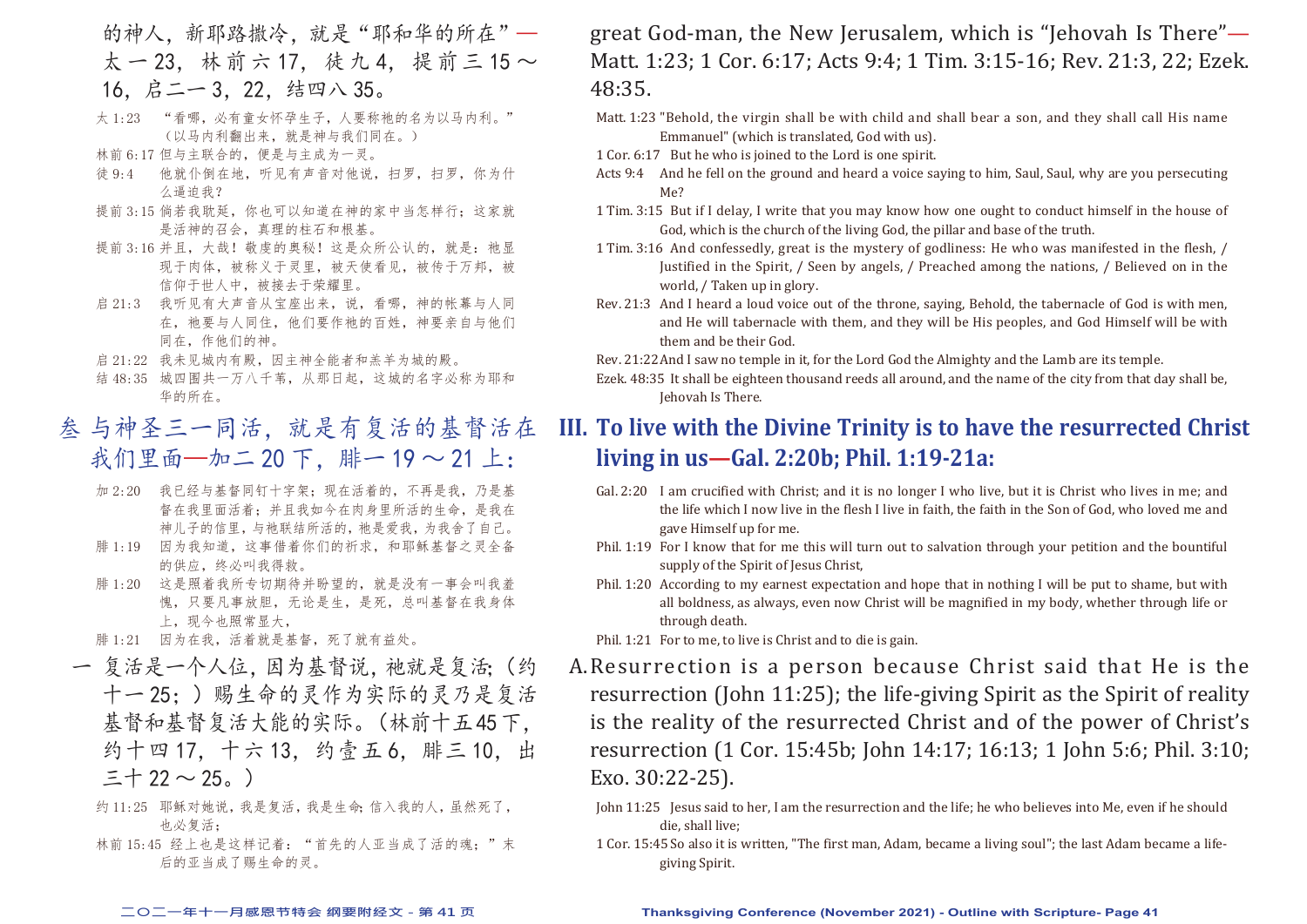- 约 14:17 就是实际的灵,乃世人不能接受的,因为不见祂,也不认 识祂;你们却认识祂,因祂与你们同住,且要在你们里面。
- 约 16:13 只等实际的灵来了, 祂要引导你们进入一切的实际; 因为 祂不是从自己说的,乃是把祂所听见的都说出来,并要把 要来的事宣示与你们。
- 约壹 5:6 这借着水与血来的,就是耶稣基督;不是单凭着水,乃是凭着 水,又凭着血;并且作见证的就是那灵,因为那灵就是实际。
- 腓 3:10 使我认识基督、并祂复活的大能、以及同祂受苦的交通, 模成祂的死,
- 出 30:22 耶和华又告诉摩西说,
- 出 30:23 你要取上好的香料,就是流质的没药五百舍客勒,香肉桂 一半,就是二百五十舍客勒,香菖蒲二百五十舍客勒,
- 出 30:24 桂皮五百舍客勒, 都按着圣所的舍客勒, 又取橄榄油一欣;
- 出 30:25 你要把这些香料,按调制香品者之法复合成香品,作成圣 膏油。
- 二 在我们的基督徒生活中,我们借着内住的灵并 借着外面的环境,在基督之死的杀死之下;外 面的环境与内里的那灵合作,以杀死我们天然 的人,使我们里面复活的基督得着显明—罗八  $9 \sim 10$ , 13 下, 28 ~ 29, 林后四 7 ~ 18:
	- 罗 8:9 但神的灵若住在你们里面,你们就不在肉体里,乃在灵里 了;然而人若没有基督的灵,就不是属基督的。
	- 罗 8:10 但基督若在你们里面,身体固然因罪是死的,灵却因义是 生命。
	- 罗 8:13 因为你们若照肉体活着,必要死;但你们若靠着那灵治死 身体的行为,必要活着。
	- 罗 8:28 还有, 我们晓得万有都互相效力, 叫爱神的人得益处, 就 是按祂旨意被召的人。
	- 罗 8:29 因为神所预知的人,祂也预定他们模成神儿子的形像, 使 祂儿子在许多弟兄中作长子。
	- 林后 4:7 但我们有这宝贝在瓦器里,要显明这超越的能力,是属于 神,不是出于我们;
	- 林后 4:8 我们四面受压,却不被困住;出路绝了,却非绝无出路;
	- 林后 4:9 遭逼迫, 却不被撇弃; 打倒了, 却不至灭亡;
	- 林后 4:10 身体上常带着耶稣的治死,使耶稣的生命也显明在我们的 身体上。
	- 林后 4:11 因为我们这活着的人,是常为耶稣被交于死,使耶稣的生 命,也在我们这必死的肉身上显明出来。
	- 林后 4:12 这样,死是在我们身上发动,生命却在你们身上发动。
	- 林后 4:13 并且照经上所记: "我信,所以我说话;"我们既有这同 样信心的灵,也就信,所以也就说话,
	- 林后 4:14 知道那叫主耶稣复活的, 也必叫我们与耶稣一同复活, 并
- John 14:17 Even the Spirit of reality, whom the world cannot receive, because it does not behold Him or know Him; but you know Him, because He abides with you and shall be in you.
- John 16:13 But when He, the Spirit of reality, comes, He will guide you into all the reality; for He will not speak from Himself, but what He hears He will speak; and He will declare to you the things that are coming.
- 1 John 5:6 This is He who came through water and blood, Jesus Christ; not in the water only, but in the water and in the blood; and the Spirit is He who testifies, because the Spirit is the reality.
- Phil. 3:10 To know Him and the power of His resurrection and the fellowship of His sufferings, being conformed to His death,
- Exo. 30:22 Moreover Jehovah spoke to Moses, saying,
- Exo. 30:23 You also take the finest spices: of flowing myrrh five hundred shekels, and of fragrant cinnamon half as much, two hundred fifty shekels, and of fragrant calamus two hundred fifty shekels, Exo. 30:24And of cassia five hundred shekels, according to the shekel of the sanctuary, and a hin of olive oil.
- Exo. 30:25 And you shall make it a holy anointing oil, a fragrant ointment compounded according to the work of a compounder; it shall be a holy anointing oil.
- B. In our Christian life we are under the killing of Christ's death by the indwelling Spirit and through our outward environment; the outward environment cooperates with the inward Spirit to kill our natural man for the manifestation of the resurrected Christ within us—Rom. 8:9-10, 13b, 28-29; 2 Cor. 4:7-18:
	- Rom. 8:9 But you are not in the flesh, but in the spirit, if indeed the Spirit of God dwells in you. Yet if anyone does not have the Spirit of Christ, he is not of Him.
	- Rom. 8:10 But if Christ is in you, though the body is dead because of sin, the spirit is life because of righteousness.
	- Rom. 8:13 For if you live according to the flesh, you must die, but if by the Spirit you put to death the practices of the body, you will live.
	- Rom. 8:28 And we know that all things work together for good to those who love God, to those who are called according to His purpose.
	- Rom. 8:29 Because those whom He foreknew, He also predestinated to be conformed to the image of His Son, that He might be the Firstborn among many brothers;
	- 2 Cor. 4:7 But we have this treasure in earthen vessels that the excellency of the power may be of God and not out of us.
	- 2 Cor. 4:8 We are pressed on every side but not constricted; unable to find a way out but not utterly without a way out;
	- 2 Cor. 4:9 Persecuted but not abandoned: cast down but not destroyed:
	- 2 Cor. 4:10 Always bearing about in the body the putting to death of Jesus that the life of Jesus also may be manifested in our body.
	- 2 Cor. 4:11 For we who are alive are always being delivered unto death for Jesus' sake that the life of Jesus also may be manifested in our mortal flesh.
	- 2 Cor. 4:12 So then death operates in us, but life in you.
	- 2 Cor. 4:13 And having the same spirit of faith according to that which is written, "I believed, therefore I spoke," we also believe, therefore we also speak,
	- 2 Cor. 4:14 Knowing that He who raised the Lord Jesus will raise us also with Jesus and will make us

#### **二○二一年十一月感恩节特会 纲要附经文 - 第 42 页 Thanksgiving Conference (November 2021) - Outline with Scripture- Page 42**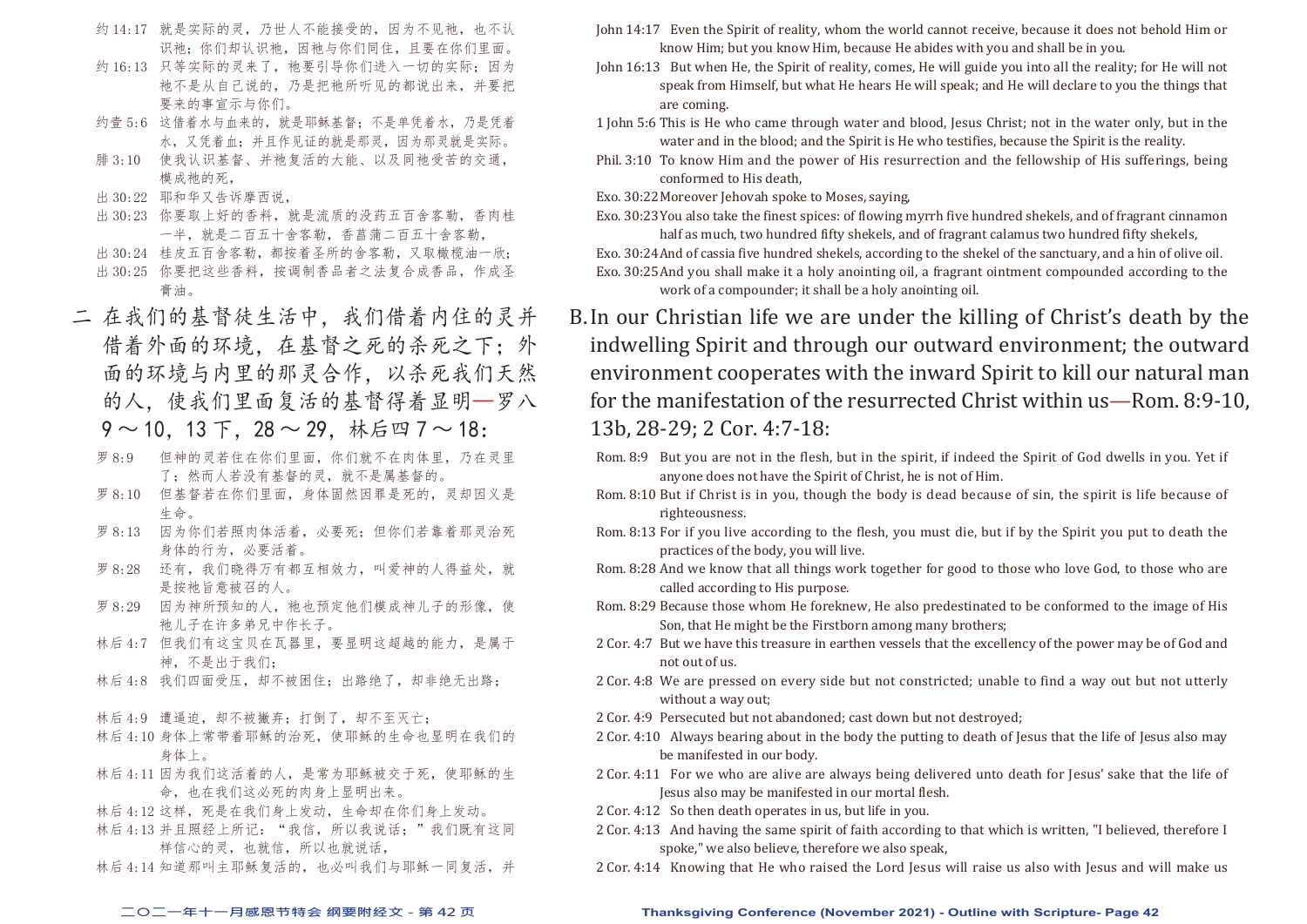且叫我们与你们一同站在祂面前。

- 林后 4:15 因为凡事都是为你们, 好叫恩典借着更多的人而增多, 使 感谢洋溢,以致荣耀归与神。
- 林后 4:16 所以我们不丧胆,反而我们外面的人虽然在毁坏,我们里 面的人却日日在更新。
- 林后 4:17 因为我们这短暂轻微的苦楚,要极尽超越地为我们成就永 远重大的荣耀。
- 林后 4:18 我们原不是顾念所见的,乃是顾念所不见的,因为所见的 是暂时的,所不见的才是永远的。
- 1 我们若想要从神为我们所安排的环境里逃走,就不 会有喜乐和平安;当我们留在这受限制的环境里, 就能经历复活一弗四 1,六 20,林后一 8 ~ 9, 12。
- 弗 4:1 所以我这在主里的囚犯劝你们,行事为人要与你们所蒙的 呼召相配,
- 弗 6:20 (我为这奥秘作了带锁链的大使,)使我在这奥秘上,照 我所当讲的,放胆讲说。
- 林后 1:8 弟兄们,关于我们在亚西亚所遭遇的患难,我们不愿意你 们不知道,就是我们被压太重,力不能胜,甚至连活命的 指望都绝了,
- 林后 1:9 自己里面也断定是必死的,叫我们不信靠自己,只信靠那 叫死人复活的神;
- 林后 1:12 我们所夸的,是我们的良心见证我们凭着神的单纯和纯诚, 在世为人,不靠属肉体的智慧,乃靠神的恩典,对你们更 是这样。
- 2 我们要经历那灵作复活基督的实际,就需要转到我 们的灵里祷告、赞美、唱诗、或与神交谈;诗篇 十八篇的标题指明,这篇诗乃是大卫与神圣的神在 人性水平上的谈话,含示大卫与神的亲密;我们和 神谈话十分钟并与祂商量之后,就会火热并满了那 灵作复活的实际。
	- 诗十八标题 耶和华的仆人大卫的诗, 交与歌咏长; 当耶和华救他 脱离一切仇敌和扫罗之手的日子,他向耶和华念这歌的 话, 说:
- 三 耶稣的人性乃是祂在复活中的人性生命;主的迷人和 顾惜人不是天然的,乃是凭祂在人性里复活的生命; 祂在复活里过人性的生活,不是凭自己,乃是凭另一 个源头,就是祂的父—约五 19,30,十四 24:

约 5:19 耶稣对他们说,我实实在在地告诉你们,子从自己不能作

stand before Him with you.

- 2 Cor. 4:15 For all things are for your sakes that the grace which has abounded through the greater number may cause the thanksgiving to abound to the glory of God.
- 2 Cor. 4:16 Therefore we do not lose heart; but though our outer man is decaying, yet our inner man is being renewed day by day.
- 2 Cor. 4:17 For our momentary lightness of affliction works out for us, more and more surpassingly, an eternal weight of glory,
- 2 Cor. 4:18 Because we do not regard the things which are seen but the things which are not seen; for the things which are seen are temporary, but the things which are not seen are eternal.
- 1. If we try to escape from the environment that God has arranged for us, we will not have joy and peace; when we stay in this limited environment, we can experience resurrection—Eph. 4:1; 6:20; 2 Cor. 1:8-9, 12.
- Eph. 4:1 I beseech you therefore, I, the prisoner in the Lord, to walk worthily of the calling with which you were called,
- Eph. 6:20 For which I am an ambassador in a chain, that in it I would speak boldly, as I ought to speak.
- 2 Cor. 1:8 For we do not want you to be ignorant, brothers, of our affliction which befell us in Asia, that we were excessively burdened, beyond our power, so that we despaired even of living.
- 2 Cor. 1:9 Indeed we ourselves had the response of death in ourselves, that we should not base our confidence on ourselves but on God, who raises the dead;
- 2 Cor. 1:12 For our boasting is this, the testimony of our conscience, that in singleness and sincerity of God, not in fleshly wisdom but in the grace of God, we have conducted ourselves in the world, and more abundantly toward you.
- 2. To experience the Spirit as the reality of the resurrected Christ, we need to turn to our spirit to pray, praise, sing, or talk to God; the title of Psalm 18 indicates that this was David's human talk with the divine God, implying David's intimacy with God; after ten minutes of talking to God and consulting with Him, we will be on fire and be full of the Spirit as the reality of resurrection.
- Psa. 18 Title To the choir director. Of David, the servant of Jehovah, who spoke to Jehovah the words of this song on the day when Jehovah delivered him from the hand of all his enemies and from the hand of Saul, and he said:
- C. The humanity of Jesus is His human life in resurrection; the Lord's charming and cherishing are not natural but are by His resurrection life in humanity; He lived a human life in resurrection, not by Himself but by another source, that is, His Father—John 5:19, 30; 14:24:

John 5:19 Then Jesus answered and said to them, Truly, truly, I say to you, The Son can do nothing from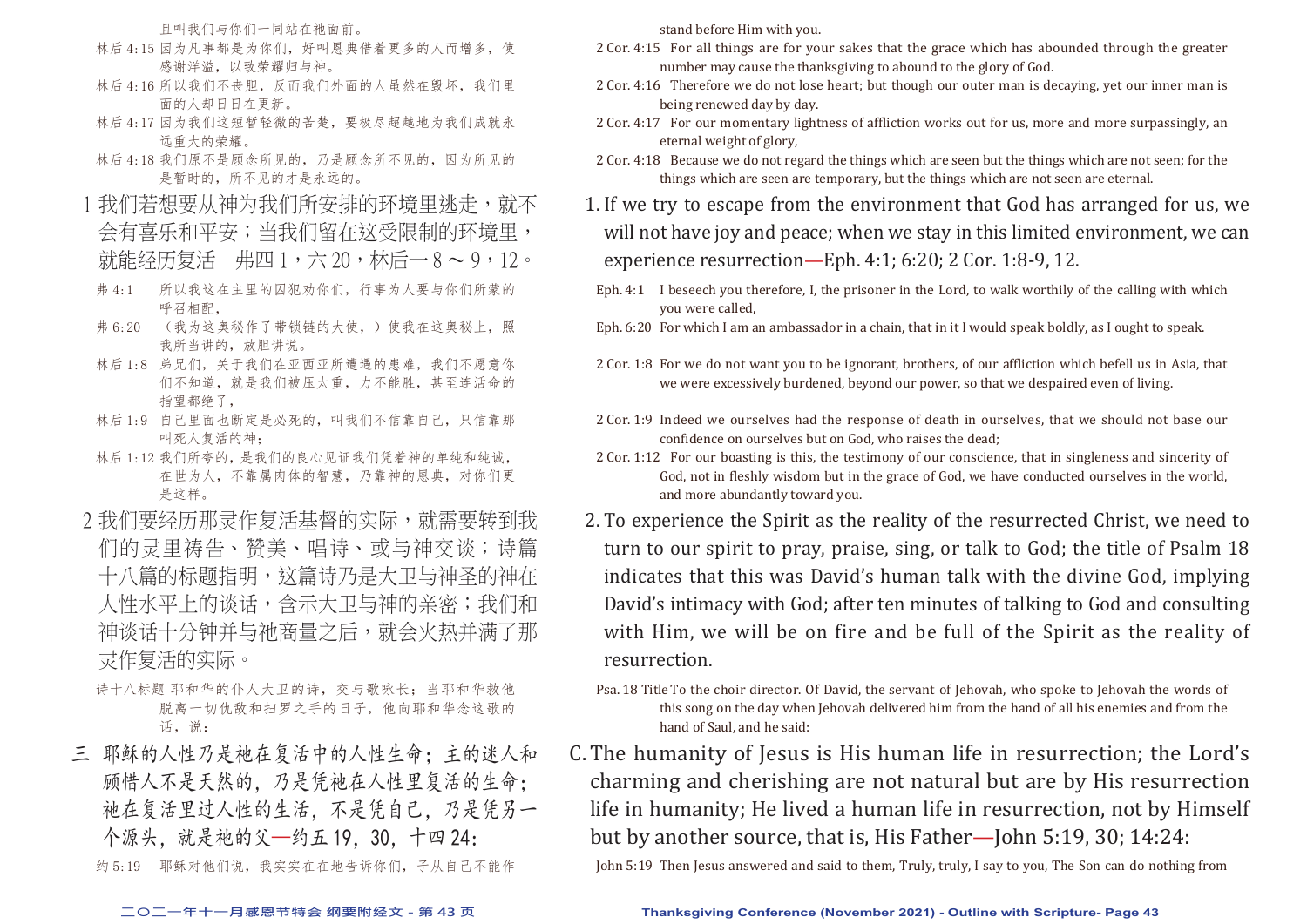什么,唯有看见父所作的,子才能作;父所作的事,子也 照样作。

- 约 5:30 我从自己不能作什么;我怎么听见,就怎么审判;我的审 判也是公平的,因为我不寻求自己的意思,只寻求那差我 来者的意思。
- 约 14:24 那不爱我的,就不遵守我的话;你们所听见的话不是我的, 乃是差我来之父的。
- 1因为耶稣在祂的人性生活里活神圣的生命,所以祂 的人性生活就成为一个奥秘;作为主的门徒,我们 需要在我们的人性生活中活神圣的生命,以显大基 督—罗十三 14,加二 20,雕— 19 ~ 21。
- 罗 13:14 总要穿上主耶稣基督,不要为肉体打算,去放纵私欲。
- 加 2:20 我已经与基督同钉十字架;现在活着的,不再是我,乃是基 督在我里面活着;并且我如今在肉身里所活的生命,是我在 神儿子的信里,与祂联结所活的,祂是爱我,为我舍了自己。
- 腓 1:19 因为我知道,这事借着你们的祈求,和耶稣基督之灵全备 的供应,终必叫我得救。
- 腓 1:20 这是照着我所专切期待并盼望的,就是没有一事会叫我羞 愧,只要凡事放胆,无论是生,是死,总叫基督在我身体 上,现今也照常显大,
- 腓 1:21 因为在我,活着就是基督,死了就有益处。
- 2 跟从基督的人作门徒受训练, 乃是借着基督在地上 的人性生活,作神人的模型—借着在人性里否认袖 自己而活神,(约五 19,30,)彻底改变了他们对 人的观念。(腓三 10,一 21 上。)
- 约 5:19 耶稣对他们说,我实实在在地告诉你们,子从自己不能作 什么,唯有看见父所作的,子才能作;父所作的事,子也 照样作。
- 约 5:30 我从自己不能作什么;我怎么听见,就怎么审判;我的审 判也是公平的,因为我不寻求自己的意思,只寻求那差我 来者的意思。
- 腓 3:10 使我认识基督、并祂复活的大能、以及同祂受苦的交通, 模成祂的死,
- 腓 1:21 因为在我,活着就是基督,死了就有益处。
- 3 我们都需要作主的门徒受训练,成为神圣目奥秘的 人;我们应当凭复活中神圣奥秘的生命顾惜人;"在 复活中"意思是说,在我们照顾人的事上,没有一 点是天然的。

Himself except what He sees the Father doing, for whatever that One does, these things the Son also does in like manner.

- John 5:30 I can do nothing from Myself; as I hear, I judge, and My judgment is just, because I do not seek My own will but the will of Him who sent Me.
- John 14:24 He who does not love Me does not keep My words; and the word which you hear is not Mine, but the Father's who sent Me.
- 1. Because Jesus lived the divine life in His human life, His human life became mystical, a mystery; as the Lord's disciples, we need to live the divine life in our human life to magnify Christ—Rom. 13:14; Gal. 2:20; Phil. 1:19-21.

Rom. 13:14 But put on the Lord Jesus Christ, and make no provision for the flesh to fulfill its lusts.

- Gal. 2:20 I am crucified with Christ; and it is no longer I who live, but it is Christ who lives in me; and the life which I now live in the flesh I live in faith, the faith in the Son of God, who loved me and gave Himself up for me.
- Phil. 1:19 For I know that for me this will turn out to salvation through your petition and the bountiful supply of the Spirit of Jesus Christ,
- Phil. 1:20 According to my earnest expectation and hope that in nothing I will be put to shame, but with all boldness, as always, even now Christ will be magnified in my body, whether through life or through death.
- Phil. 1:21 For to me, to live is Christ and to die is gain.
- 2. The followers of Christ were discipled through Christ's human living on the earth as the model of a God-man—living God by denying Himself in humanity (John 5:19, 30), revolutionizing their concept concerning man (Phil. 3:10; 1:21a).
- John 5:19 Then Jesus answered and said to them, Truly, truly, I say to you, The Son can do nothing from Himself except what He sees the Father doing, for whatever that One does, these things the Son also does in like manner.
- John 5:30 I can do nothing from Myself; as I hear, I judge, and My judgment is just, because I do not seek My own will but the will of Him who sent Me.
- Phil. 3:10 To know Him and the power of His resurrection and the fellowship of His sufferings, being conformed to His death,
- Phil. 1:21 For to me, to live is Christ and to die is gain.
- 3. We all need to be discipled by the Lord to be divine and mystical persons; we should cherish people by the divine and mystical life in resurrection; in resurrection means that there is nothing natural in our care for people.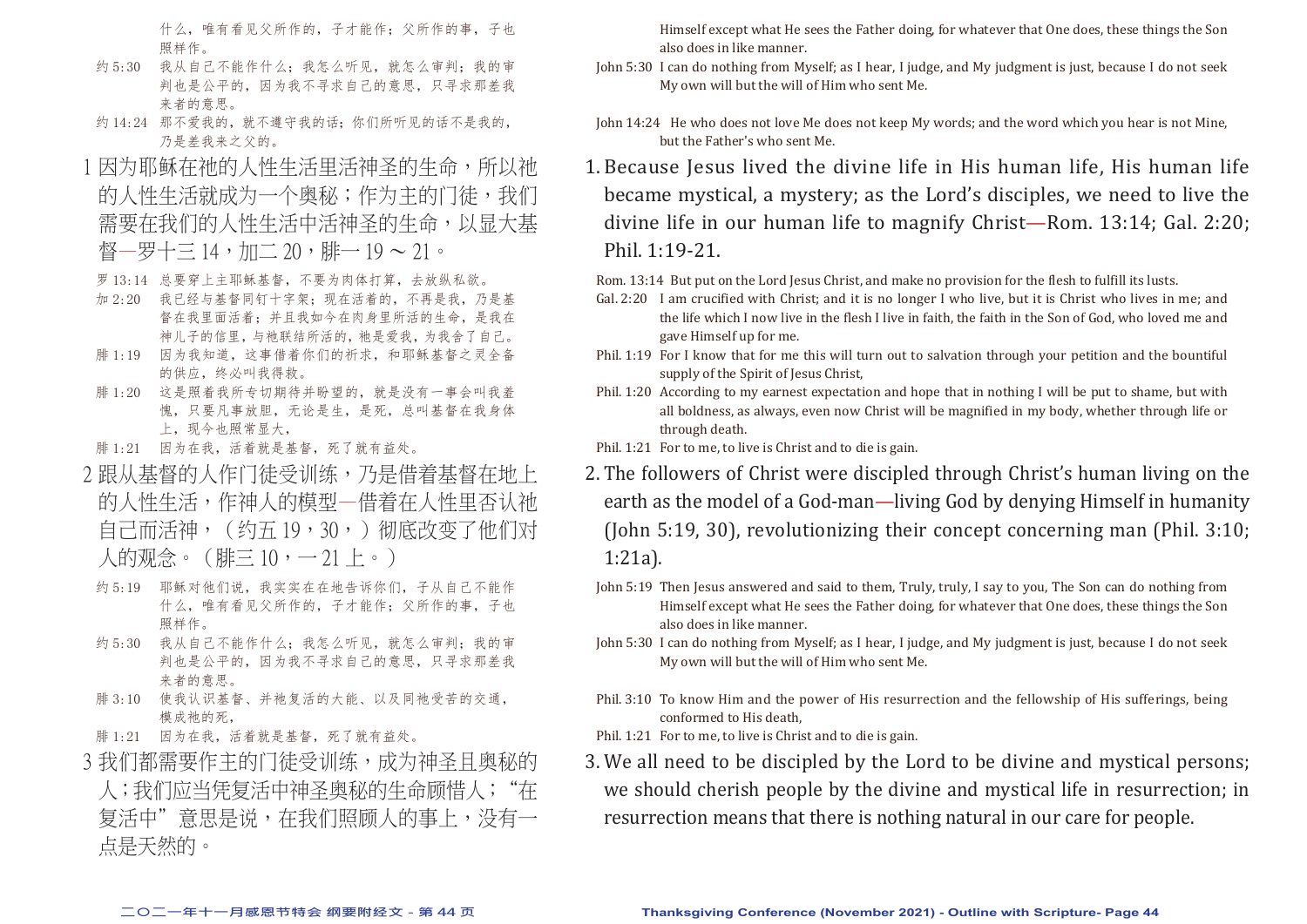- 四 发芽的杖表征基督这位复活者,该是我们的生 命、生活和我们里面的复活生命,并且这生命 该发芽、开花并结出熟杏—民十七 8:
	- 民 17:8 第二天,摩西进见证的会幕去;看哪,利未家亚伦的杖已 经发了芽,甚至生了花苞,开了花,结了熟杏。
- 1 在民数记十六章所记载以色列人的背叛之后,神吩 咐十二个首领按着以色列十二支派,共取十二根 杖,放在会幕内见证的版前;(十七4;)神说,"我 拣选的那人,他的杖必发芽"一5节。
- 民 16:1 利未的曾孙, 哥辖的孙子, 以斯哈的儿子可拉, 和流便子孙 中以利押的儿子大坍、亚比兰,与比勒的儿子安,带着人来;
- 民 16:2 他们同以色列人会众中的二百五十个首领,就是有名望被 选召到会中的人,在摩西面前起来,
- 民 16:3 聚集攻击摩西、亚伦,说,你们太过分了;全会众个个既 是圣别的,耶和华也在他们中间,你们为什么高抬自己, 超过耶和华的会众呢?
- 民 16:4 摩西听见了,就面伏于地。
- 民 16:5 他对可拉和可拉一党的人说,到了早晨,耶和华必指示谁 是属祂的,谁是圣别的,就叫谁亲近祂;祂所拣选的是谁, 必叫谁亲近祂。
- 民 16:6 你们要这样行:可拉和你一党的人,你们要拿香炉来,
- 民 16:7 明日在耶和华面前,把火盛在炉中,把香放在上面;耶和华 拣选谁,谁就是圣别的。利未的子孙哪,是你们太过分了!
- 民 16:8 摩西又对可拉说,利未的子孙哪,你们听我说,
- 民 16:9 以色列的神从以色列会中将你们分别出来, 使你们亲近祂, 办耶和华帐幕的事,并站在会众面前供职服事他们;
- 民 16:10 耶和华又使你和你一切弟兄利未的子孙一同亲近祂, 这岂 为小事?你们还要求祭司的职任么?
- 民 16:11 所以你和你一党的人聚集,是要攻击耶和华;亚伦算什么, 你们竟向他发怨言?
- 民 16:12 摩西打发人去召以利押的儿子大坍、亚比兰;但他们说, 我们不上去!
- 民 16:13 你将我们从流奶与蜜之地领上来,要叫我们死在旷野,这 岂为小事?你还要自立为王辖管我们么?
- 民 16:14 你实在并没有将我们领进流奶与蜜之地,也没有把田地和 葡萄园给我们为业。难道你要剜这些人的眼睛么?我们不 上去!
- 民 16:15 摩西就甚发怒,对耶和华说,求你不要垂顾他们的供物。 我并没有夺过他们一匹驴,也没有害过他们一个人。
- 民 16:16 摩西对可拉说,明天,你和你一党的人,并亚伦,都要站
- D. The budding rod signifies that Christ, the resurrected One, should be our life, our living, and the resurrection life within us and that this life should bud, blossom, and bear fruit to maturity—Num. 17:8:
	- Num. 17:8 And on the next day Moses went into the Tent of the Testimony, and there was the rod of Aaron for the house of Levi: it had budded; it even put forth buds and produced blossoms and bore ripe almonds.
	- 1. After the children of Israel rebelled, as recorded in Numbers 16, God commanded the twelve leaders to take twelve rods according to the twelve tribes of Israel and put them in the Tent of Meeting before the Testimony (17:4); then He said, "The rod of the man whom I choose shall bud" (v. 5).
	- Num. 16:1 Now Korah the son of Izhar, the son of Kohath, the son of Levi, with Dathan and Abiram the sons of Eliab, and On the son of Peleth, the sons of Reuben, took men
	- Num. 16:2 And rose up before Moses, with certain of the children of Israel, two hundred fifty leaders of the assembly, who were summoned to the meeting, well-known men.
	- Num. 16:3 And they assembled themselves together against Moses and against Aaron, and said to them, You take too much upon yourselves, for all the assembly are holy, every one of them, and Jehovah is among them. Why then do you exalt yourselves above the congregation of Jehovah?
	- Num. 16:4 And when Moses heard this, he fell on his face.
	- Num. 16:5 And he spoke to Korah and to all his company, saying, In the morning Jehovah will make known who is His and who is holy, and will bring him near to Himself; even the one whom He will choose He will bring near to Himself.
	- Num. 16:6 Do this: Take censers for yourselves, Korah and all your company,
	- Num. 16:7 And put fire in them, and put incense on them before Jehovah tomorrow; and the man whom Jehovah chooses, he shall be holy. It is you who take too much upon yourselves, O sons of Levi!
	- Num. 16:8 And Moses said to Korah, Hear now, O sons of Levi:
	- Num. 16:9 Is it a small thing for you that the God of Israel has separated you from the assembly of Israel to bring you near to Himself to do the service of the tabernacle of Jehovah and to stand before the assembly to minister to them?
	- Num. 16:10 Or that He has brought you near, and all your brothers the sons of Levi with you? And do you seek the priesthood also?
	- Num. 16:11 Therefore you and all your company are gathered together against Jehovah; but Aaron, what is he that you murmur against him?
	- Num. 16:12 Then Moses sent word to call Dathan and Abiram the sons of Eliab; but they said, We will not come up!
	- Num. 16:13 Is it not enough that you have brought us up out of a land flowing with milk and honey to have us die in the wilderness, but must you also lord it over us?
	- Num. 16:14 Indeed, you have not brought us into a land flowing with milk and honey, nor have you given us an inheritance of fields and vineyards. Will you put out the eyes of these men? We will not come up!
	- Num. 16:15 Then Moses became very angry and said to Jehovah, Do not regard their offering. I have not taken a single donkey from them, nor have I done harm to any of them.
	- Num. 16:16 And Moses said to Korah, You and all your company be present before Jehovah, both you and

#### **二○二一年十一月感恩节特会 纲要附经文 - 第 45 页 Thanksgiving Conference (November 2021) - Outline with Scripture- Page 45**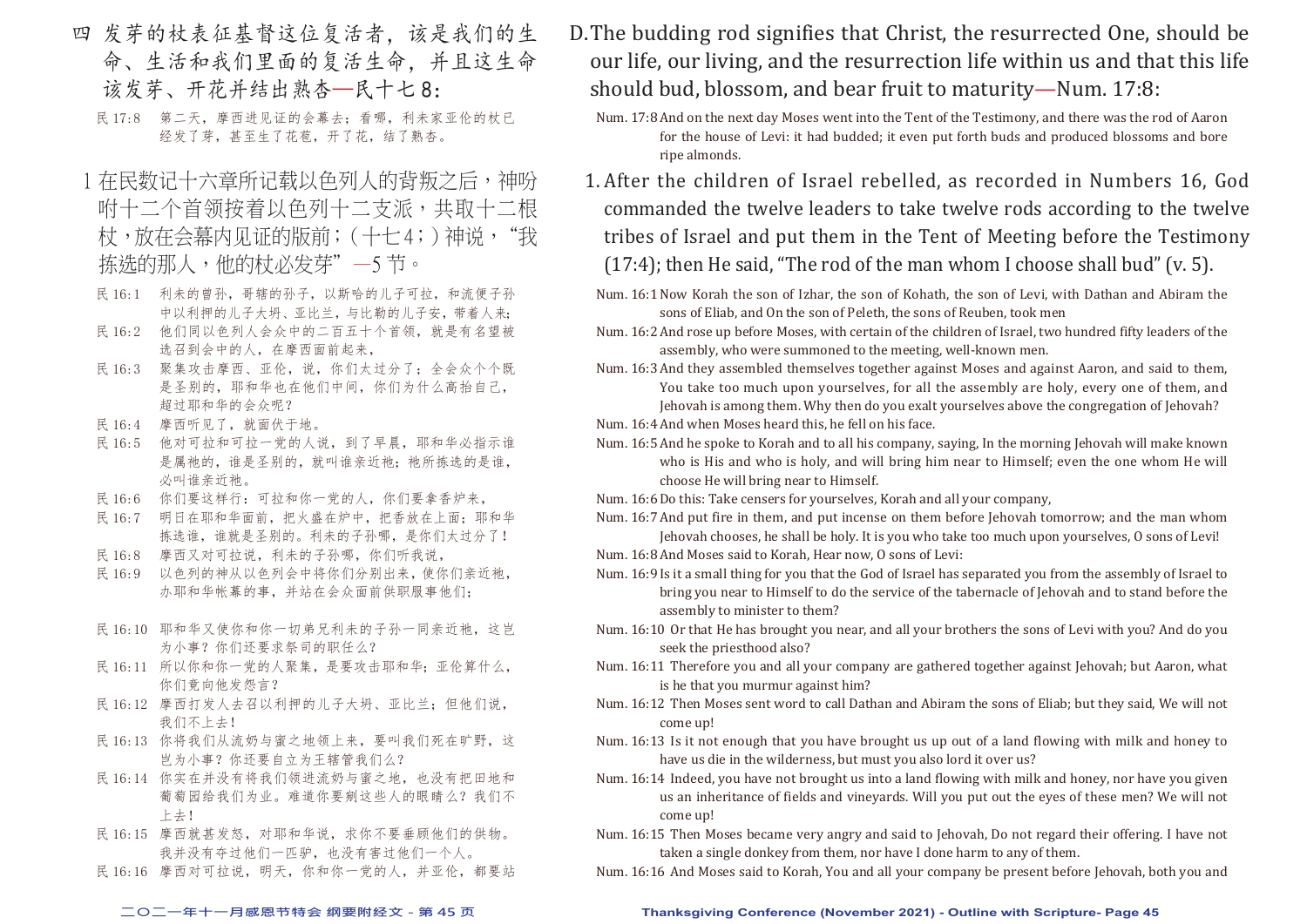在耶和华面前;

- 民 16:17 各人要拿自己的香炉,把香放在上面,各人把香炉,共 二百五十个,拿到耶和华面前;你和亚伦也各拿自己的香炉。
- 民 16:18 于是他们各人拿自己的香炉,盛上火,加上香,同摩西、 亚伦站在会幕门前。
- 民 16:19 可拉招聚全会众到会幕门前,要攻击摩西、亚伦;耶和华 的荣光就向全会众显现。
- 民 16:20 耶和华对摩西、亚伦说,
- 民 16:21 你们与这会众分开,我好在片刻之间把他们灭绝。
- 民 16:22 摩西、亚伦却面伏于地,说,神啊,万人之灵的神啊,一 人犯罪,你就要向全会众发怒么?
- 民 16:23 耶和华对摩西说,
- 民 16:24 你要对会众说,你们离开可拉、大坍、亚比兰住处的四围。
- 民 16:25 摩西起来,往大坍、亚比兰那里去;以色列的众长老也随 着他去。
- 民 16:26 他对会众说,你们离开这些恶人的帐棚吧,凡属他们的, 什么都不可触摸,恐怕你们与他们一切的罪同被除灭。
- 民 16:27 于是众人离开可拉、大坍、亚比兰住处的四围;大坍、亚 比兰带着妻子、儿女、小孩子,都出来,站在自己的帐棚 门口。
- 民 16:28 摩西说,你们要凭这证据知道,这一切事是耶和华差遣我 行的,并不是出于我自己的心意。
- 民 16:29 这些人死若是与众人无异,或是他们所遭的与众人相同, 就不是耶和华差遣我来的。
- 民 16:30 倘若耶和华创作一件新事,使地开口,把他们和一切属他 们的都吞下去,叫他们活活地坠落阴间,你们就明白这些 人是藐视耶和华了。
- 民 16:31 摩西刚说完了这一切话,他们脚下的地就裂开;
- 民 16:32 地开了口,把他们和他们的家眷,并一切属可拉的人和财 物,都吞下去。
- 民 16:33 这样, 他们和一切属他们的, 都活活地坠落阴间; 地在他 们上面合闭,他们就从会众中灭亡。
- 民 16:34 在他们四围的以色列众人听他们呼号, 就都逃跑, 说, 恐 怕地也把我们吞下去。
- 民 16:35 又有火从耶和华那里出来,烧灭了那献香的二百五十个人。
- 民 16:36 耶和华对摩西说,
- 民 16:37 你告诉祭司亚伦的儿子以利亚撒,从火烬中捡起那些香炉 来,把火撒在别处,因为那些香炉是圣的。
- 民 16:38 那些犯罪、自害己命之人的香炉,要锤成片,用以包坛; 那些香炉本是他们在耶和华面前献过的,是成为圣的,可 以给以色列人作警戒。
- 民 16:39 于是祭司以利亚撒将被烧之人所献的铜香炉拿来;人就锤 出来,用以包坛,
- 民 16:40 给以色列人作记念,好叫那不是亚伦后裔的外人,不得近

they along with Aaron, tomorrow.

- Num. 16:17 And let each of you take his censer and put incense on them, and each of you present his censer before Jehovah, two hundred fifty censers; you also and Aaron shall each present his censer.
- Num. 16:18 So each took his censer and put fire in them and laid incense on them, and they stood at the entrance of the Tent of Meeting with Moses and Aaron.
- Num. 16:19 Thus Korah gathered the whole assembly against them at the entrance of the Tent of Meeting, and the glory of Jehovah appeared to the whole assembly.
- Num. 16:20 Then Jehovah spoke to Moses and to Aaron, saying,
- Num. 16:21 Separate yourselves from among this assembly, so that I may consume them in a moment.
- Num. 16:22 But they fell on their faces and said, O God, the God of the spirits of all flesh, will one man sin and You be angry with the whole assembly?
- Num. 16:23 Then Jehovah spoke to Moses, saying,
- Num. 16:24 Speak to the assembly, saying, Get away from around the dwellings of Korah, Dathan, and Abiram. Num. 16:25 Then Moses rose up and went to Dathan and Abiram, and the elders of Israel followed him.
- Num. 16:26 And he spoke to the assembly, saying, Depart now from the tents of these wicked men, and touch nothing which belongs to them, or you will be swept away with all their sins.
- Num. 16:27 So they got away from around the dwellings of Korah, Dathan, and Abiram, and Dathan and Abiram came out, and stood at the entrance of their tents, with their wives and their children and their little ones.
- Num. 16:28 And Moses said, By this you shall know that Jehovah has sent me to do all these works, for it is not of myself.
- Num. 16:29 If these people die as all human beings die, or if what befalls all human beings befalls them, then Jehovah has not sent me.
- Num. 16:30 But if Jehovah brings about a new thing, and the ground opens its mouth and swallows them up with all that belongs to them, and they descend alive into Sheol, then you will understand that these men have despised Jehovah.
- Num. 16:31 And as soon as he finished speaking all these words, the ground that was under them was split open.
- Num. 16:32 So the earth opened its mouth and swallowed them up, along with their households and everyone who belonged to Korah and all their possessions.
- Num. 16:33 So they and all that belonged to them descended alive into Sheol; and the earth closed over them, and they perished from the midst of the congregation.
- Num. 16:34 And all Israel who were around them fled at their outcry, for they said, The earth may swallow us up too!
- Num. 16:35 And fire came forth from Jehovah and consumed the two hundred fifty men who presented the incense.
- Num. 16:36 Then Jehovah spoke to Moses, saying,
- Num. 16:37 Tell Eleazar the son of Aaron the priest to take the censers up out of the burning and scatter the fire about; for they are holy.
- Num. 16:38 The censers of those who have sinned against their own lives, let them be made into beaten plates for a covering of the altar, for they presented them before Jehovah and they became holy. So they shall be a sign to the children of Israel.
- Num. 16:39 And Eleazar the priest took the bronze censers which those who were burned had offered; and they beat them out as a covering of the altar,
- Num. 16:40 As a reminder to the children of Israel that no stranger who is not of the seed of Aaron may

#### **二○二一年十一月感恩节特会 纲要附经文 - 第 46 页 Thanksgiving Conference (November 2021) - Outline with Scripture- Page 46**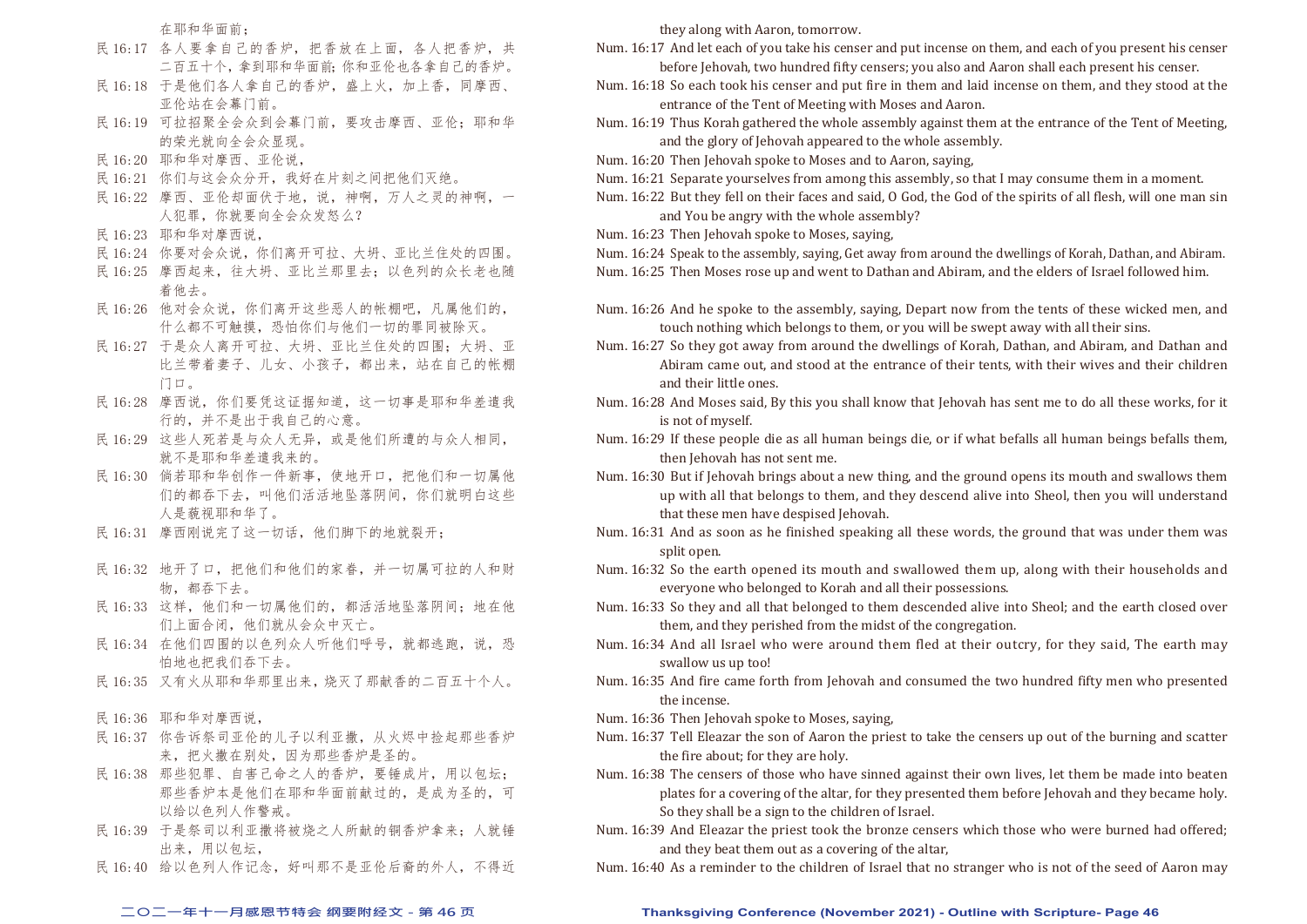前来在耶和华面前烧香,免得他遭遇可拉和他一党所遭遇 的;这乃是照耶和华借着摩西对以利亚撒所说的。

- 民 16:41 第二天, 以色列人全会众都向摩西、亚伦发怨言说, 你们 害死耶和华的百姓了。
- 民 16:42 会众聚集攻击摩西、亚伦的时候,他们向会幕观看,不料, 有云彩遮盖会幕,耶和华的荣光显现出来。
- 民 16:43 摩西、亚伦就来到会幕前。
- 民 16:44 耶和华对摩西说,
- 民 16:45 你们从这会众中间离开,我好在片刻之间把他们灭绝。他 们二人就面伏于地。
- 民 16:46 摩西对亚伦说,拿你的香炉,把坛上的火盛在其中,又加 上香,快快带到会众那里,为他们遮罪;因为有忿怒从耶 和华面前出来,瘟疫已经发作了。
- 民 16:47 亚伦照着摩西所说的拿来, 奔到会众中间; 看哪, 瘟疫在 百姓中已经发作了。他就加上香,为百姓遮罪。
- 民 16:48 他站在死人与活人中间,瘟疫就止住了。
- 民 16:49 除 了 因 可 拉 事 情 死 的 以 外, 遭 瘟 疫 死 的, 有 一万四千七百人。
- 民 16:50 亚伦回到会幕门口,到摩西那里,瘟疫已经止住了。
- 民 17:4 你要把这些杖放在会幕内见证的版前,我与你们相会之处。
- 民 17:5 我拣选的那人,他的杖必发芽;这样,我必使以色列人向 你们所发、对我的怨言止息。
- 2 十二根杖都没有叶子、没有根,都是枯死的;若有哪 一根能发芽,哪一根就是神所拣选的;在此我们看见 复活乃是神拣选的根据,而事奉的根据乃是在我们天 然的生命之外;因此,发芽的杖表征我们经历复活的 基督,使我们蒙神悦纳,在神所赐的职事上有权柄。
- 3 一切事奉的原则,乃在干发芽的杖;神把其他的 十一根杖都发还各首领,只把亚伦那根杖留在约柜 里,作永远的记念;这意思是,复活乃是事奉神的 永远原则—9 ~ 10 节。
- 民 17:9 摩西就把所有的杖从耶和华面前拿出来,给以色列众人看; 他们看见了,各首领就把自己的杖拿去。
- 民 17:10 耶和华对摩西说, 把亚伦的杖放回见证的版前, 给这些背 叛之子留作记号;这样,你就使他们向我发的怨言止息, 免得他们死亡。
- 4 亚伦的杖发芽之后,他没有任何立场可以骄傲;他 的经历表明,一切都在于神的恩典和怜悯,是我们

come near to burn incense before Jehovah, so that he does not become like Korah and his company, just as Jehovah had spoken to him through Moses.

- Num. 16:41 But on the next day the whole assembly of the children of Israel murmured against Moses and against Aaron, saying, You have caused the people of Jehovah to die.
- Num. 16:42 But when the assembly gathered against Moses and against Aaron, they looked toward the Tent of Meeting, and there the cloud was, covering it; and the glory of Jehovah appeared.
- Num. 16:43 And Moses and Aaron came to the front of the Tent of Meeting.
- Num. 16:44 Then Jehovah spoke to Moses, saying,
- Num. 16:45 Get away from the midst of this assembly that I might consume them in a moment. And they fell upon their faces.
- Num. 16:46 And Moses said to Aaron, Take the censer and put fire in it from the altar, and lay incense on it, and carry it quickly to the assembly, and make expiation for them. For wrath has gone forth from Jehovah; the plague has begun.
- Num. 16:47 And Aaron took it as Moses had said and ran into the midst of the assembly. And indeed the plague had begun among the people. So he put on the incense and made expiation for the people.
- Num. 16:48 And he stood between the dead and the living, and the plague was stopped.
- Num. 16:49 Now those who died by the plague were fourteen thousand seven hundred, besides those who died on account of Korah.
- Num. 16:50 So Aaron returned to Moses at the entrance of the Tent of Meeting when the plague had been stopped.

Num. 17:4 And you shall place them in the Tent of Meeting before the Testimony, where I meet with you.

Num. 17:5 And the rod of the man whom I choose shall bud, and I will put a stop to the murmurings of the children of Israel against Me, which they murmur against you.

- 2. All twelve rods were leafless, rootless, dry, and dead; whichever one budded was the one chosen by God; here we see that resurrection is the basis of God's selection and that the basis of service is something apart from our natural life; thus, the budding rod signifies our experience of Christ in His resurrection as our acceptance by God for authority in the God-given ministry.
- 3. The principle to every service lies in the budding rod; God returned all the eleven rods to the leaders but kept Aaron's rod inside the Ark as an eternal memorial; this means that resurrection is an eternal principle in our service to God—vv. 9-10.
- Num. 17:9 And Moses brought out all the rods from before Jehovah to all the children of Israel, and they looked; and each one took his rod.
- Num. 17:10 Then Jehovah said to Moses, Put back the rod of Aaron before the Testimony to be kept as a sign against the rebels, so that you may put an end to their murmurings against Me, and they not die.
- 4. After Aaron's rod budded, there was no ground whatsoever for him to be proud; his experience shows that everything depends upon God's grace and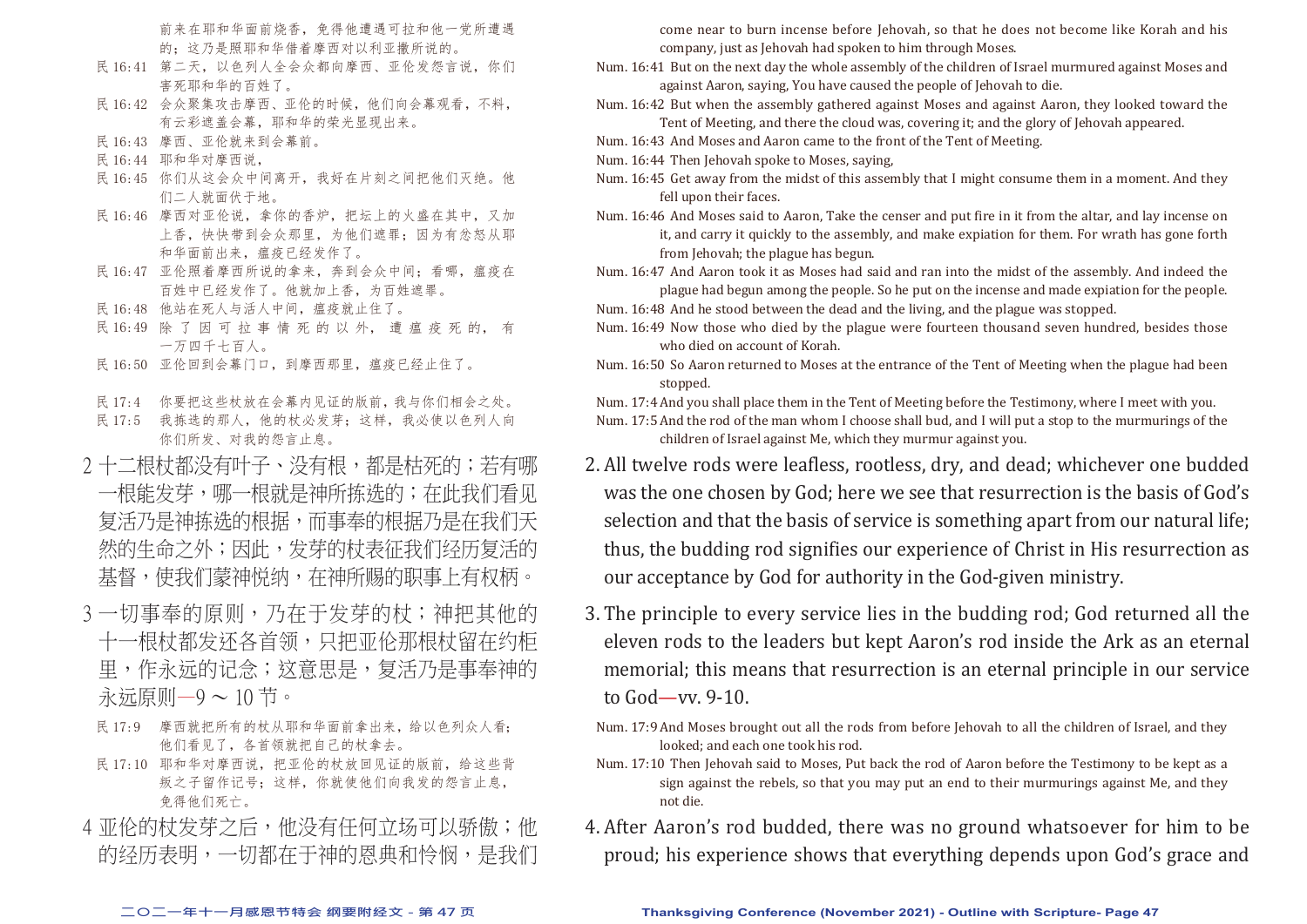- $=$  自己办不到的一林后十二  $7 \sim 9$ , 罗九  $15 \sim 16$ ,  $21,23,$   $R\rightarrow 78 \sim 79$ 。
- 林后 12:7 又恐怕我因所得启示的超越,就过于高抬自己,所以有一 根刺,就是撒但的使者,加在我的肉体上,为要攻击我, 免得我过于高抬自己。
- 林后 12:8 为这事,我三次求过主,叫这刺离开我。
- 林后 12:9 祂对我说,我的恩典够你用的,因为我的能力,是在人的 软弱上显得完全。所以我极其喜欢夸我的软弱,好叫基督 的能力覆庇我。
- 罗 9:15 因为祂对摩西说, "我要向谁施怜悯, 就向谁施怜悯; 要 对谁动怜恤,就对谁动怜恤。"
- 罗 9:16 这样看来,这不在于那定意的,也不在于那奔跑的,只在 于那施怜悯的神。
- 罗 9:21 窑匠难道没有权柄,从同一团泥里,拿一块作成贵重的器 皿,又拿一块作成卑贱的器皿么?
- 罗 9:23 且要在那些蒙怜悯、早预备得荣耀的器皿上,彰显祂荣耀 的丰富;
- 路 1:78 因我们神怜悯的心肠,叫清晨的日光从高天临到我们,
- 路 1:79 要照亮坐在黑暗中死荫里的人,把我们的脚引到平安的 路上。
- 5 因着我们之所以够资格乃是出于神,我们没有任何 立场可以骄傲;愚昧的人才会说自己比别人好;(林 后三 5,太二六 33,约二一 15,参可十一 9;)谦 卑救我们免去各种的毁坏,而邀来神的恩典。(林 后十二 7 ~ 9, 雅四 6, 参罗十二 3, 加五 26, 太  $+$ 八 3 ~ 4,二十 20 ~ 28,林后四 5。)
- 林后 3:5 并不是我们凭自己够资格将什么估计作像是出于我们自己 的;我们之所以够资格,乃是出于神;
- 太 26:33 彼得就应声对祂说,即使众人因你绊跌,我总不绊跌。
- 约 21:15 他们吃完了早饭, 耶稣对西门彼得说, 约翰的儿子西门, 你爱我比这些更深么?彼得对祂说,主啊,是的,你知道 我爱你。耶稣对他说,你喂养我的小羊。
- 可 11:9 前行后随的人喊着说,和散那!在主名里来的,是当受颂 赞的!
- 林后 12:7 又恐怕我因所得启示的超越,就过于高抬自己,所以有一 根刺,就是撒但的使者,加在我的肉体上,为要攻击我, 免得我过于高抬自己。
- 林后 12:8 为这事,我三次求过主,叫这刺离开我。
- 林后 12:9 祂对我说,我的恩典够你用的,因为我的能力,是在人的 软弱上显得完全。所以我极其喜欢夸我的软弱,好叫基督

### mercy, and we can do nothing in ourselves—2 Cor. 12:7-9; Rom. 9:15-16, 21, 23; Luke 1:78-79.

- 2 Cor. 12:7 And because of the transcendence of the revelations, in order that I might not be exceedingly lifted up, there was given to me a thorn in the flesh, a messenger of Satan, that he might buffet me, in order that I might not be exceedingly lifted up.
- 2 Cor. 12:8 Concerning this I entreated the Lord three times that it might depart from me.
- 2 Cor. 12:9 And He has said to me, My grace is sufficient for you, for My power is perfected in weakness. Most gladly therefore I will rather boast in my weaknesses that the power of Christ might tabernacle over me.
- Rom. 9:15 For to Moses He says, "I will have mercy on whomever I will have mercy, and I will have compassion on whomever I will have compassion."

Rom. 9:16 So then it is not of him who wills, nor of him who runs, but of God who shows mercy.

- Rom. 9:21 Or does not the potter have authority over the clay to make out of the same lump one vessel unto honor and another unto dishonor?
- Rom. 9:23 In order that He might make known the riches of His glory upon vessels of mercy, which He had before prepared unto glory,
- Luke 1:78 Because of the merciful compassions of our God, in which the rising sun will visit us from on high,
- Luke 1:79 To shine upon those sitting in darkness and in the shadow of death, to guide our feet into the way of peace.
- 5. Because our sufficiency is from God, there is no ground whatsoever for us to be proud; only a foolish person would say that he is better than others (2 Cor. 3:5; Matt. 26:33; John 21:15; cf. Mark 11:9); humility saves us from all kinds of destruction and invites God's grace (2 Cor. 12:7-9; James 4:6; cf. Rom. 12:3; Gal. 5:26; Matt. 18:3-4; 20:20-28; 2 Cor. 4:5).
- 2 Cor. 3:5 Not that we are sufficient of ourselves to account anything as from ourselves; but our sufficiency is from God,
- Matt. 26:33 Then Peter answered and said to Him, If all will be stumbled because of You, I will never be stumbled.
- John 21:15 Then when they had eaten breakfast, Jesus said to Simon Peter, Simon, son of John, do you love Me more than these? He said to Him, Yes, Lord, You know that I love You. He said to him, Feed My lambs.
- Mark 11:9 And those who went before and those who followed cried out, Hosanna! Blessed is He who comes in the name of the Lord!
- 2 Cor. 12:7 And because of the transcendence of the revelations, in order that I might not be exceedingly lifted up, there was given to me a thorn in the flesh, a messenger of Satan, that he might buffet me, in order that I might not be exceedingly lifted up.
- 2 Cor. 12:8 Concerning this I entreated the Lord three times that it might depart from me.
- 2 Cor. 12:9 And He has said to me, My grace is sufficient for you, for My power is perfected in weakness. Most gladly therefore I will rather boast in my weaknesses that the power of Christ might

#### **二○二一年十一月感恩节特会 纲要附经文 - 第 48 页 Thanksgiving Conference (November 2021) - Outline with Scripture- Page 48**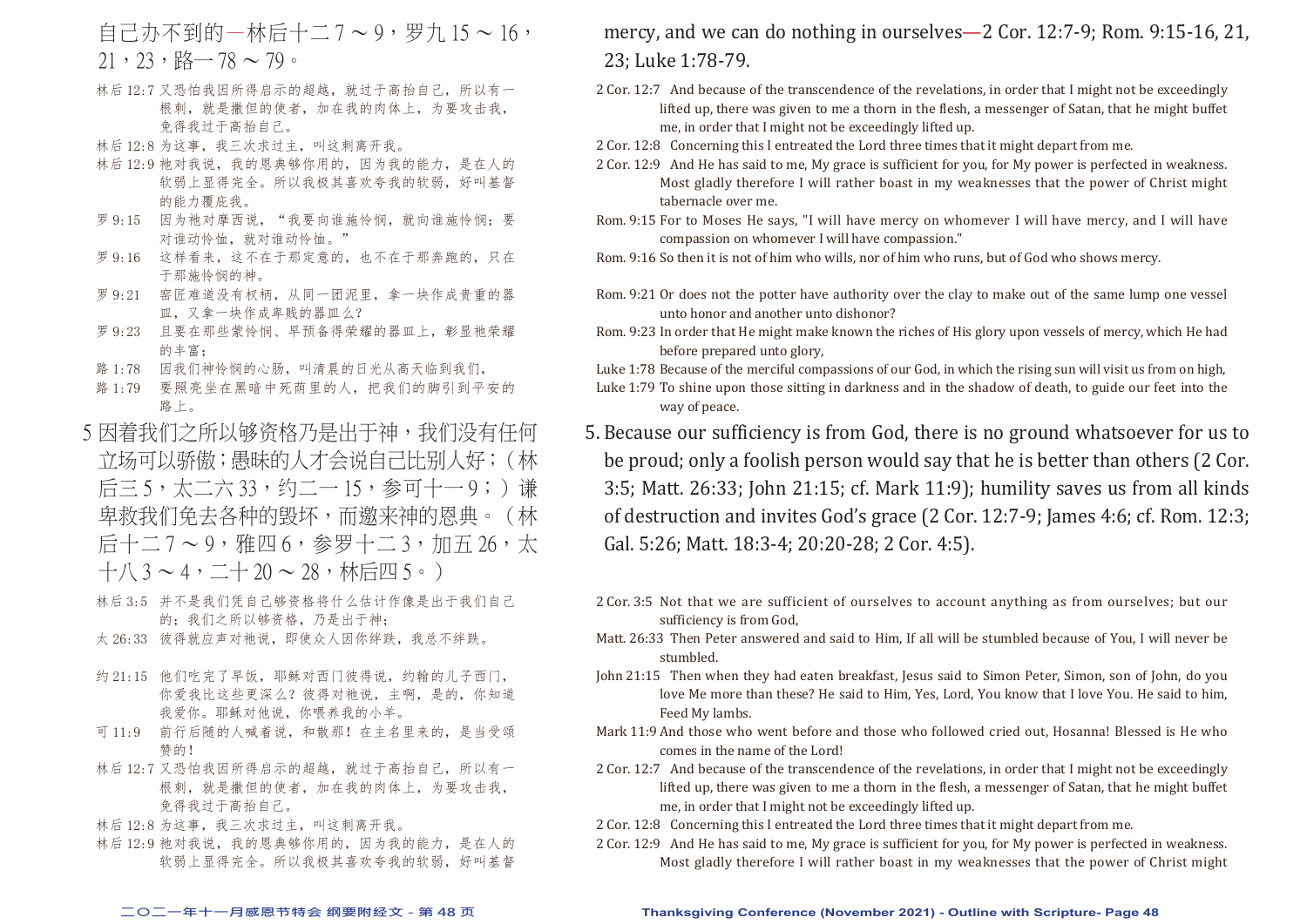的能力覆庇我。

- 雅 4:6 但祂赐更大的恩典; 所以经上说, "神敌挡狂傲的人, 赐 恩给谦卑的人。"
- 罗 12:3 我借着所赐给我的恩典,对你们各人说,不要看自己过于 所当看的,乃要照着神所分给各人信心的度量,看得清明 适度。
- 加 5:26 不要贪图虚荣,彼此惹气,互相嫉妒。
- 太 18:3 我实在告诉你们, 你们若不回转, 变成像小孩子一样, 绝 不能进诸天的国。
- 太 18:4 所以凡降卑自己像这小孩子的,这人在诸天的国里就是最 大的。
- 太 20:20 那时,西庇太儿子的母亲,同她儿子们进前来拜耶稣,求 祂一件事。
- 太 20:21 耶稣就对她说, 你要什么?她说, 请叫我这两个儿子在你 国里,一个坐在你右边,一个坐在你左边。
- 太 20:22 耶稣回答说,你们不知道所求的是什么。我将要喝的杯, 你们能喝么?他们说,我们能。
- 太 20:23 耶稣说,我的杯你们必要喝,只是坐在我的左右,不是我 可以赐的;乃是我父为谁预备的,就赐给谁。
- 太 20:24 那十个听见, 就恼怒这两个兄弟。
- 太 20:25 于是耶稣叫了他们来,说,你们知道外邦人有君王为主治 理他们,也有大臣操权管辖他们。
- 太 20:26 但你们中间不是这样;反倒你们中间无论谁想要为大,就 必作你们的仆役;
- 太 20:27 你们中间无论谁想要为首, 就必作你们的奴仆。
- 太 20:28 正如人子来,不是要受人的服事,乃是要服事人,并且要 舍命,作多人的赎价。
- 林后 4:5 因为我们不是传自己,乃是传基督耶稣为主,也传自己为 耶稣的缘故,作你们的奴仆。
- 6 复活即不是出乎余然生命的,不是出乎自己的,不 是凭自己所能的;复活是我们来不及、办不到的—  $-8 \sim 9$ ,  $\pi$  7.
- 林后 1:8 弟兄们,关于我们在亚西亚所遭遇的患难,我们不愿意你 们不知道,就是我们被压太重,力不能胜,甚至连活命的 指望都绝了,
- 林后 1:9 自己里面也断定是必死的,叫我们不信靠自己,只信靠那 叫死人复活的神;
- 林后 4:7 但我们有这宝贝在瓦器里,要显明这超越的能力,是属于 神,不是出于我们;
- 7 复活的意思是,一切都是出于神,不是出于我们; 复活就是只有神能,我们不能;复活就是说,我们 不行,一切乃是神作的—一 12,腓三 10 ~ 11。

tabernacle over me.

- James 4:6 But He gives greater grace; therefore it says, "God resists the proud but gives grace to the humble."
- Rom. 12:3 For I say, through the grace given to me, to everyone who is among you, not to think more highly of himself than he ought to think, but to think so as to be sober-minded, as God has apportioned to each a measure of faith.
- Gal. 5:26 Let us not become vainglorious, provoking one another, envying one another.
- Matt. 18:3 And said, Truly I say to you, Unless you turn and become like little children, you shall by no means enter into the kingdom of the heavens.
- Matt. 18:4 He therefore who will humble himself like this little child, he is the greatest in the kingdom of the heavens.
- Matt. 20:20 Then the mother of the sons of Zebedee came to Him with her sons, worshipping and asking something of Him.
- Matt. 20:21 And He said to her, What do you want? She said to Him, Say that these two sons of mine will sit, one on Your right and one on Your left, in Your kingdom.
- Matt. 20:22 But Jesus answered and said to them, You do not know what you are asking. Are you able to drink the cup which I am about to drink? They said to Him, We are able.
- Matt. 20:23 He said to them, My cup you shall indeed drink, but to sit on My right and on My left, this is not Mine to give, but it is for those for whom it has been prepared by My Father.
- Matt. 20:24 And when the ten heard this, they were indignant concerning the two brothers.
- Matt. 20:25 But Jesus called them to Him and said, You know that the rulers of the Gentiles lord it over them, and the great exercise authority over them.
- Matt. 20:26 It shall not be so among you; but whoever wants to become great among you shall be your servant,
- Matt. 20:27 And whoever wants to be first among you shall be your slave;
- Matt. 20:28 Just as the Son of Man did not come to be served, but to serve and to give His life as a ransom for many.
- 2 Cor. 4:5 For we do not preach ourselves but Christ Jesus as Lord, and ourselves as your slaves for Jesus' sake.
- 6. Resurrection is everything that is not out of our natural life, not out of ourselves, and not based on our ability; resurrection speaks of the things that are beyond us, which we cannot do in ourselves—1:8-9; 4:7.
- 2 Cor. 1:8 For we do not want you to be ignorant, brothers, of our affliction which befell us in Asia, that we were excessively burdened, beyond our power, so that we despaired even of living.
- 2 Cor. 1:9 Indeed we ourselves had the response of death in ourselves, that we should not base our confidence on ourselves but on God, who raises the dead;
- 2 Cor. 4:7 But we have this treasure in earthen vessels that the excellency of the power may be of God and not out of us.
- 7. Resurrection means that everything is of God and not of us; it means that God alone is able and that we are not able; resurrection means that everything is done by God, not by ourselves—1:12; Phil. 3:10-11.